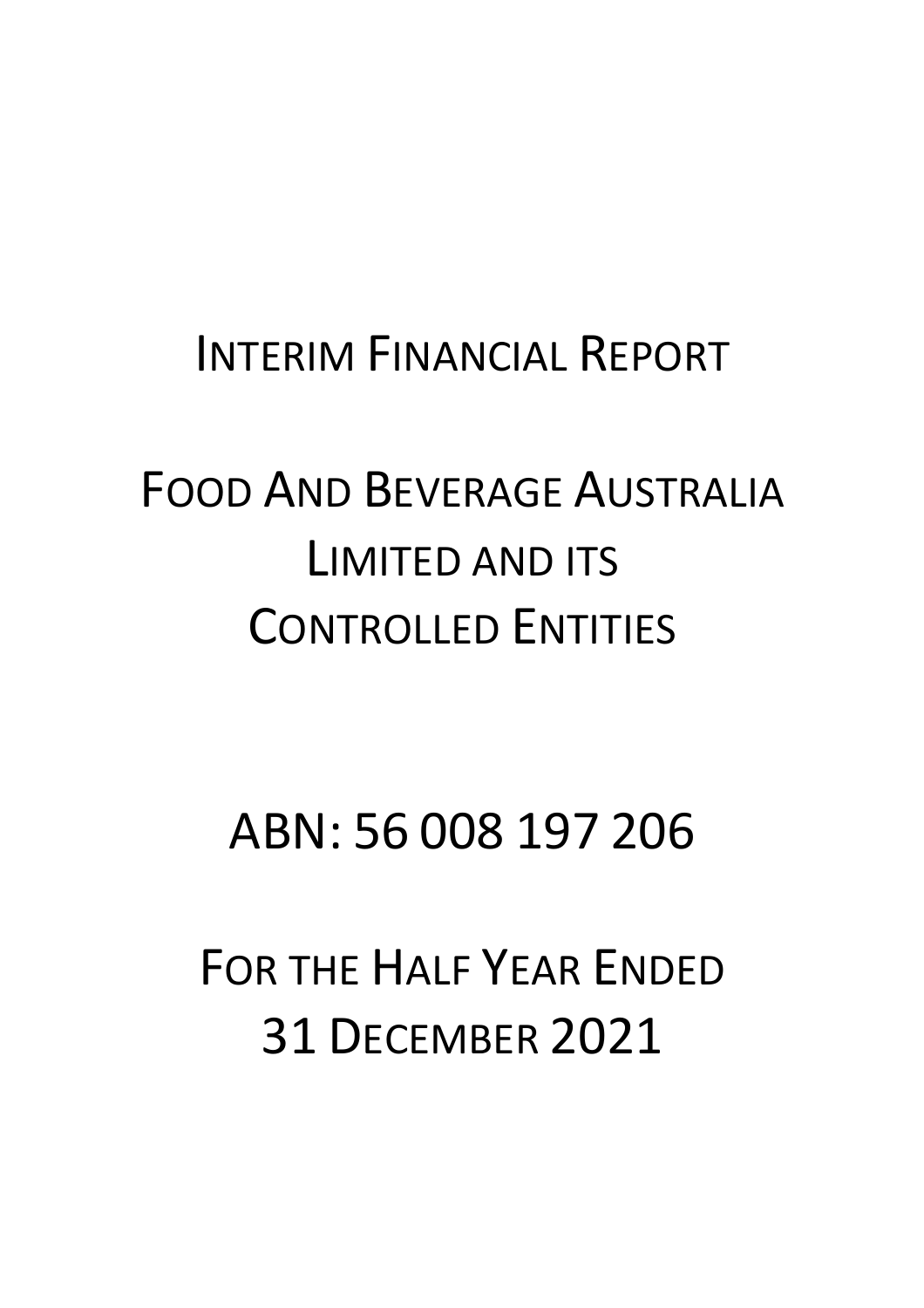# **Contents**

- 3 Directors Report
- 7 Interim Statement of Comprehensive Income
- 8 Interim Statement of Financial Position
- 9 **Interim Statement of Changes in Equity**
- 10 Interim Cash Flow Statement
- 11 Notes to and Forming Part of the Financial Statements
- 19 Directors Declaration
- 20 Independent Auditor's Report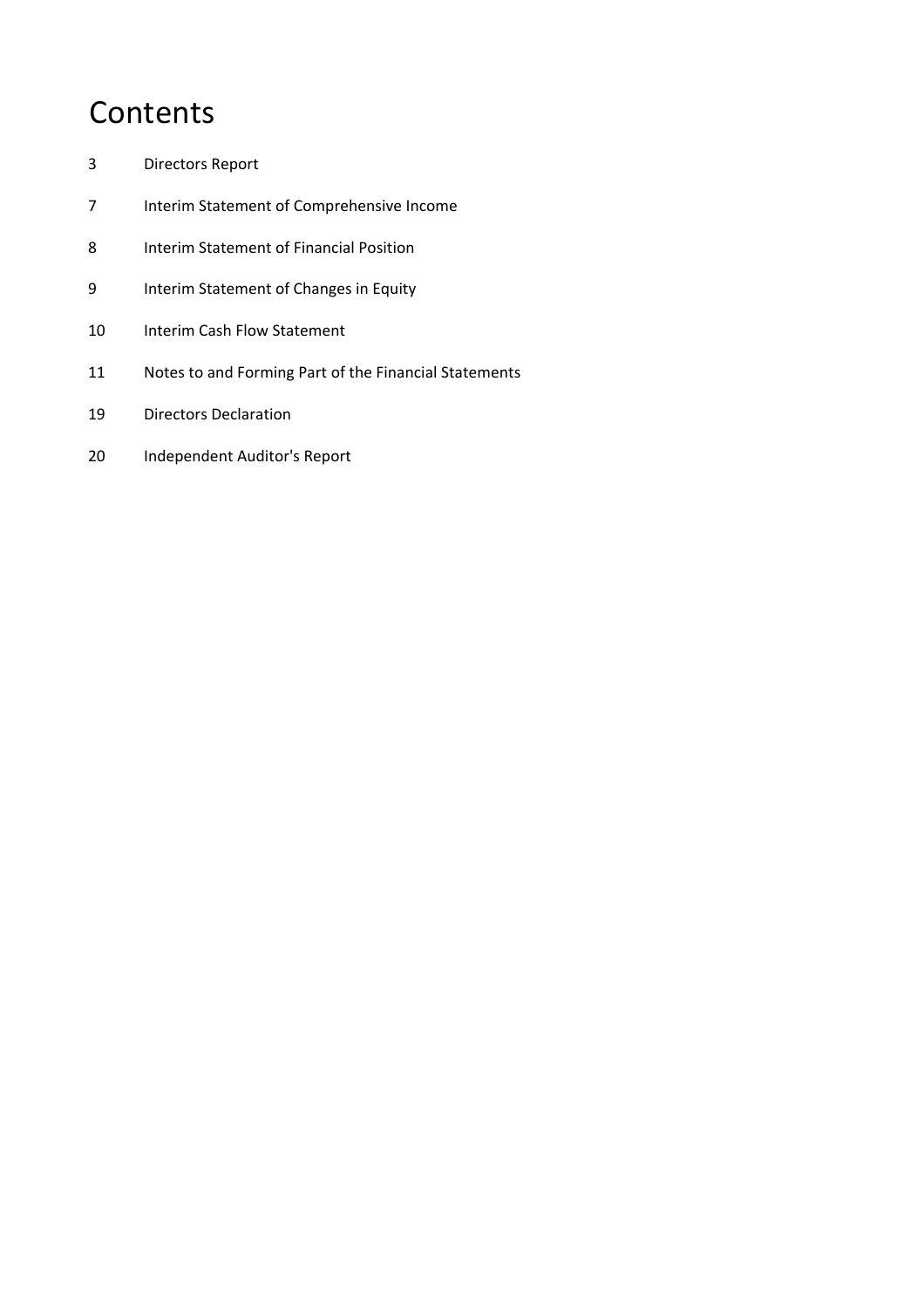#### Food And Beverage Australia Limited for the 6 months ended 31 December 2021

Your directors present their report on the company, Food And Beverage Australia Limited (previously The FABAL Group Pty Ltd) and its controlled entities (**FABAL**), for the period ended 31 December 2021.

#### **Directors of the Company**

The following persons were directors and secretaries of FABAL during the whole of the financial period up to the date of this report:

| <b>Bruce Spangler</b>       | Chairman  |
|-----------------------------|-----------|
| Christopher Day             |           |
| <b>Dimitrios Georgiadis</b> |           |
| Amal Wahab                  |           |
| Jane Caire                  |           |
| Christopher Dundon          | Secretary |

#### **Principal Activities**

The principal activity of FABAL during the financial period consisted of business management, agribusiness, agri-tourism, share investment, water infrastructure and leasing, agricultural investment and agribusiness advice.

No significant change in FABAL's operating activities has occurred during the half year.

#### **Operating Results**

The statement of financial performance of FABAL for the period ended 31 December 2021, as represented by the results of its operations, was as follows:

|                                         | 31 Dec 2021 | 31 Dec 2020 |
|-----------------------------------------|-------------|-------------|
| Grape, wine and product sales           | 623,920     | 691,478     |
| Vineyard and management services        | 3,726,073   | 3,548,268   |
| <b>Rental Revenue</b>                   | 110,569     | 136,900     |
| <b>Interest Received</b>                | 7,650       | 8,021       |
| <b>Dividends</b>                        | 164,700     | 35,186      |
| Option trading                          | 3,003       |             |
| Export grants (EMDG)                    |             | 21,411      |
| COVID-19 grants                         | 3,000       | 122,000     |
| Profit on disposal of property, plant & |             |             |
| equipment                               |             | 542         |
| Profit on disposal of investments       | 3,392       | 297,457     |
| Goodwill written off                    |             | (27, 613)   |
| Legal recoveries from historical        |             |             |
| agribusiness projects                   | 705,318     | 216,810     |
| Sundry Income                           | 12,413      | 36,486      |
| <b>Total Income</b>                     | 5,360,039   | 5,086,946   |
| Profit/(Loss) for the period after tax  | 13,504      | 519,357     |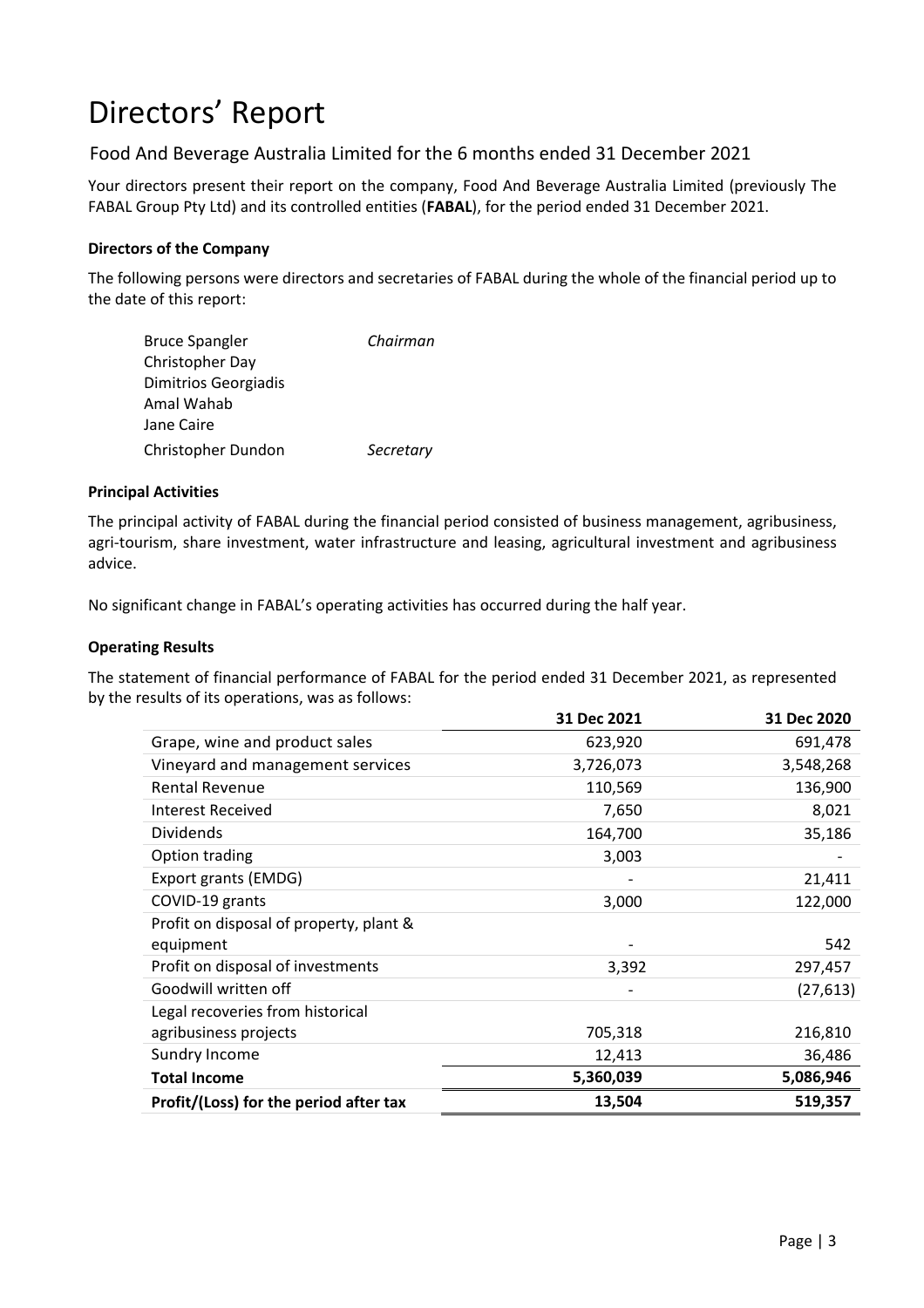Food And Beverage Australia Limited for the 6 months ended 31 December 2021

#### **Review of Operations**

Below is a statement of Underlying Profit that normalises the profit line for significant non‐recurring or not core business related expenses. Earnings before Interest, Tax, Depreciation and Amortisation (**EBITDA**) for the half year was \$409,782, a 41% decline on the prior period (\$698,601).

|                                            | <b>31 December 2021</b> | <b>31 December 2020</b> |
|--------------------------------------------|-------------------------|-------------------------|
| Revenue from contracts with customers      | 4,349,993               | 4,239,746               |
| Other income                               | 298,336                 | 238,003                 |
| Cost of sales                              | (364, 119)              | (404, 056)              |
| Employee expenses                          | (2,728,427)             | (2,200,624)             |
| Operating expenses                         | (714, 627)              | (773, 671)              |
| Selling expenses                           | (26, 925)               | (28, 923)               |
| Administration costs                       | (404, 449)              | (369,444)               |
| Depreciation                               | (128, 427)              | (84, 985)               |
| Finance costs                              | (59, 533)               | (57, 298)               |
| <b>Underlying Profit before Income Tax</b> | 221,821                 | 558,748                 |
| Share of Associate using the equity method | (589, 287)              | (312, 170)              |
| Onetime items                              | 385,472                 | 459,460                 |
| <b>Profit before Income Tax</b>            | 18,006                  | 706,039                 |

As this is the first half‐year report since the conversion of FABAL to a public company, the directors have also included a further dissection of Income.

|                                                                               | <b>31 December 2021</b> | 31 December 2020 |
|-------------------------------------------------------------------------------|-------------------------|------------------|
| <b>Reconciliation of income:</b>                                              |                         |                  |
| Sales of grape, wine and other products                                       | 623,920                 | 691,478          |
| Vineyard and other management services                                        | 3,726,073               | 3,548,268        |
| <b>Revenue from contracts with customers</b>                                  | 4,349,993               | 4,239,746        |
| <b>Rental Revenue</b>                                                         | 110,569                 | 136,900          |
| <b>Interest Received</b>                                                      | 7,650                   | 8,021            |
| <b>Dividends</b>                                                              | 164,700                 | 35,186           |
| Option trading                                                                | 3,003                   |                  |
| Export grants (EMDG)                                                          |                         | 21,411           |
| Sundry Income                                                                 | 12,413                  | 36,486           |
| <b>Other income</b>                                                           | 298,336                 | 238,003          |
| COVID-19 grants                                                               | 3,000                   | 122,000          |
| Profit on disposal of property, plant & equipment<br>$\overline{\phantom{a}}$ |                         | 542              |
| Profit on disposal of investments                                             | 3,392                   | 297,457          |
| Goodwill written off                                                          |                         | (27, 613)        |
| <b>Bad debts</b>                                                              | (35,000)                |                  |
| Net legal recoveries from historical agribusiness                             |                         |                  |
| projects                                                                      | 613,355                 | 67,075           |
| Takeover offer preparation                                                    | (97, 767)               |                  |
| Shareholder agreement settlement and valuation                                | (101, 508)              |                  |
| <b>Onetime items</b>                                                          | 385,472                 | 459,460          |
| <b>Total Income</b>                                                           | 5,033,804               | 4,937,209        |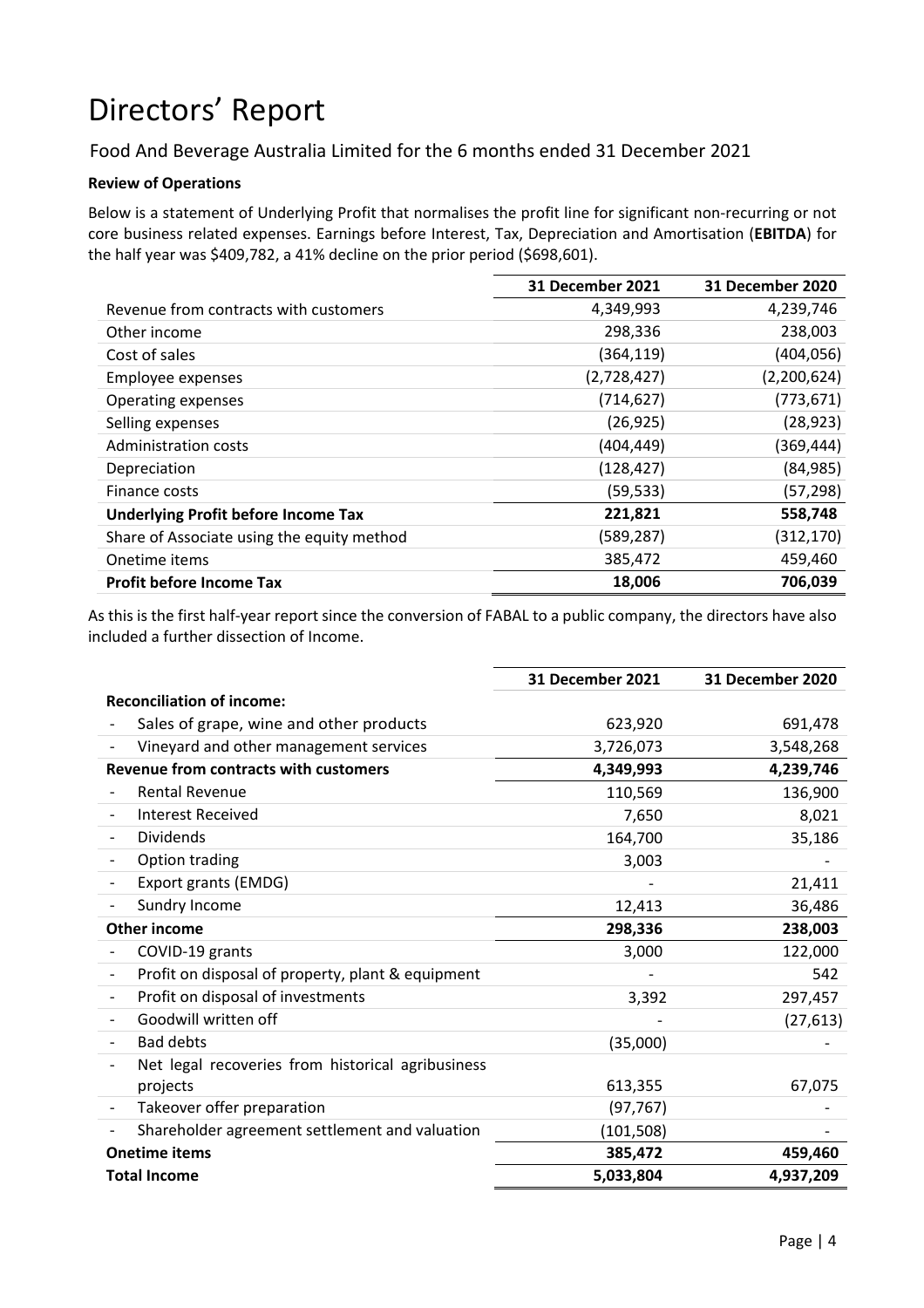#### Food And Beverage Australia Limited for the 6 months ended 31 December 2021

FABAL has reduced its wine turnover due to the impact of China's trade tariffs. Its results from the wine division have also been affected by its new investment in developing alternate markets such as the USA.

FABAL has also seen a decline in net management income while it assists several customers work through their own issues brought upon them by COVID‐19 and the impact of Chinese tariffs on the entire Australian wine industry.

The directors note FABAL's recoveries in 2020 and 2021 from legal actions successfully brought against parties who have owed this money since 2012. This will not be repeated. The directors also note that more than \$200,000 was received in the comparison six months of 2020 (grants and disposals) which will not be repeated.

Operations for FABAL are being challenged by the above events. However, FABAL remains in a strong position to develop new business in wine, agribusiness, agritourism and food over the next period.

FABAL has also invested heavily in new agricultural equipment over the past 12 months to enable it to better service its current customers and allow for capital growth in management operations.

#### **Dividends Paid or Declared**

In September 2021, the directors declared a special dividend of \$0.20 per ordinary share on 1,000,000 ordinary shares (\$200,000) as at record date of 28 September 2021 (December 2020: Nil). This was paid on 8 October 2021 in either cash or as a dividend reinvestment at the issue price of \$3.33 per share. The dividend reinvestment was taken up by 93.4% of the shareholders and only \$13,053 was paid out in cash.

During this period, all shareholders agreed to convert their preference shares (100,000) into additional ordinary shares. This was agreed as part of the preparation to make offers to acquire related entities. Prior to their conversion, a preference dividend totalling \$8,000 (or 8 cents per share) was paid on 100,000 convertible preference shares during the year in accordance with the terms of their issue (December 2020: \$16,650).

Subsequent to the conversion, the directors declared an ordinary dividend of \$0.20 per ordinary share on all 1,100,000 ordinary shares (\$220,000) as at the record date of 4 October 2021 to be split between an interim dividend of \$0.09 per share in December 2021 and a final dividend of \$0.11 per share in March 2022 (December 2020: \$176,650).

#### **Financial Position**

The net assets of FABAL are:

|                                          | 31 Dec 2021 | 30 Jun 2021 |
|------------------------------------------|-------------|-------------|
| Net assets                               | 21.793.911  | 21.129.843  |
| Number of ordinary and preference shares | 1.210.000   | 1.100.000   |
| Net asset value per total issued shares  | \$18.01     | \$20.12     |

As at 31 December 2020, FABAL's net asset value per total issued shares was \$18.58.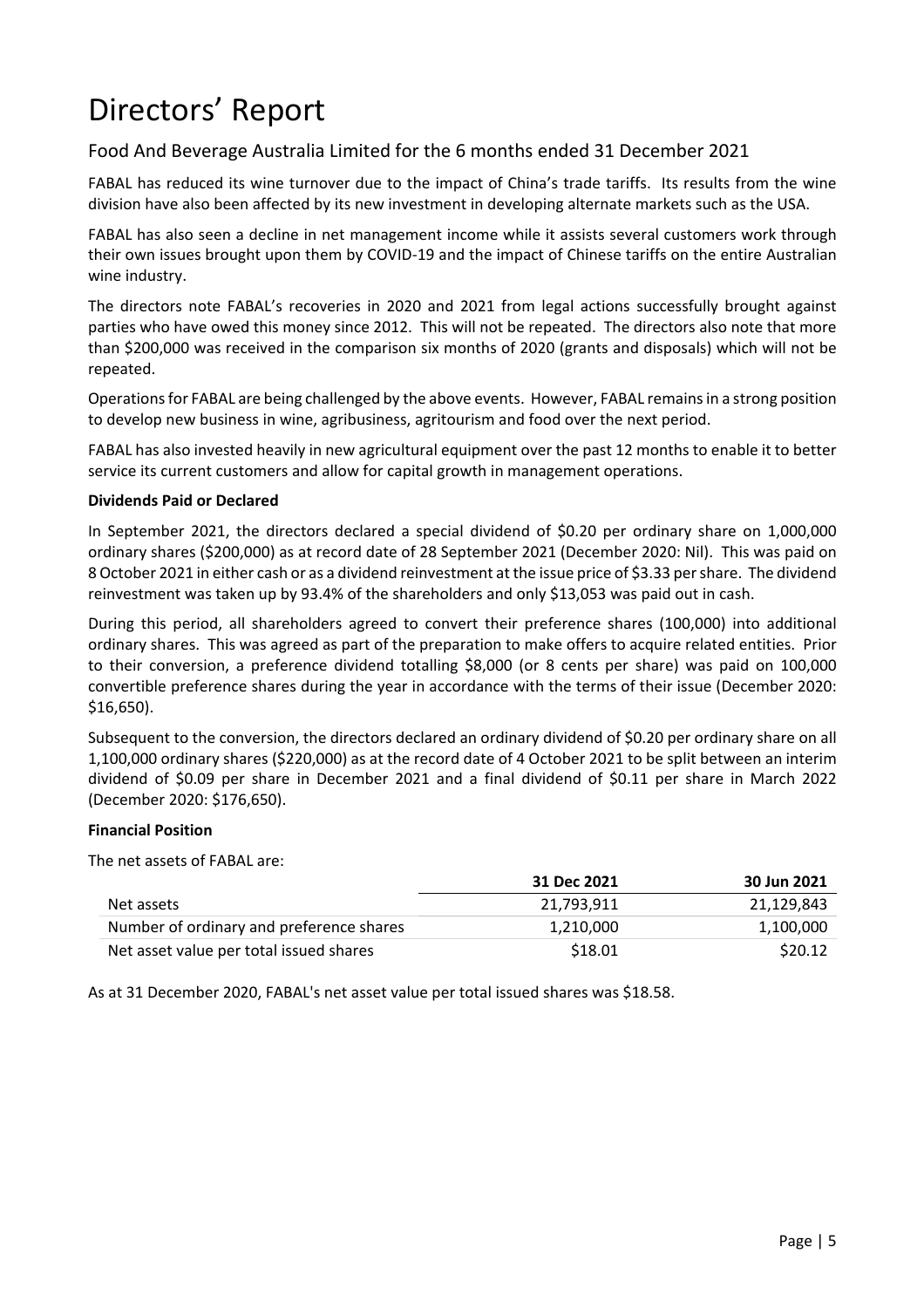#### Food And Beverage Australia Ltd For the 6 months ended 31 December 2021

#### **Significant Changes in State of Affairs**

As a result of a resolution by shareholders in a general meeting on 30 September 2021, the previous company, The FABAL Group Pty Ltd, converted to a public company and changed its name to Food And Beverage Australia Limited, effective as of 19 November 2021.

On 30 November 2021, FABAL made offers to acquire all the shares in Marandoo Estate Limited (MEL) and National Vineyard Fund of Australia (NVFAL), either for cash consideration or an exchange of shares in either group for new FABAL shares, or a combination of both. The offers were made to the boards of MEL and NVFAL via Bidder's Statements which were also provided to ASIC. After the review by ASIC during December 2021, ASIC required a formal audit of FABAL's financial statement by its external auditors, Ernst & Young, to be completed by the date of this report. Accordingly, ASIC formally agreed for the offer period to be extended while the Bidder's Statements are updated to incorporate FABAL's financial statements having been audited.

At this time, the FABAL board expects to proceed with the offers to the MEL and NVFAL shareholders in late April 2022.

No other significant changes in FABAL's situation occurred during the financial period.

#### **Market Conditions**

In August 2020, the Chinese Ministry of Commerce initiated an anti-dumping investigation into Australian wine exports into China. This was followed in late November 2020 with the imposition of new tariffs on Australian wine up to 200%, whilst the investigation was undertaken. The ongoing reduction in wine sales to China has affected the Australian wine industry and a number of FABAL's managed entities previously providing grapes destined for wines supplied to China have been impacted by the loss of this market. This has seen a flow-on effect in all grape growing regions that has significantly reduced grape prices in the 2022 vintage particularly for red varieties.

Whilst FABAL has not seen a further material direct impact on the business since the year end as a result of the COVID-19 pandemic, the outbreak and the response of Government in dealing with the pandemic is impacting general activity levels within the community, the economy and the operations of the business. The scale and duration of these developments remain uncertain. As at the date of this report however they are not presently having an unexpected impact on FABAL's earnings, cash flow and financial position.

#### **Subsequent Events**

No matters or circumstances have arisen since the end of the period, other than those disclosed elsewhere, which significantly affected or may significantly affect the operations of FABAL, the results of those operations, or the situation of FABAL in future financial periods.

Signed in accordance with a resolution of FABAL made pursuant to s298(2) of the Corporations Act 2001:

**Bruce Spangle** Director

day of  $\mathbb{Z}_{p}$  and 1 2022 Dated this

Page  $| 6$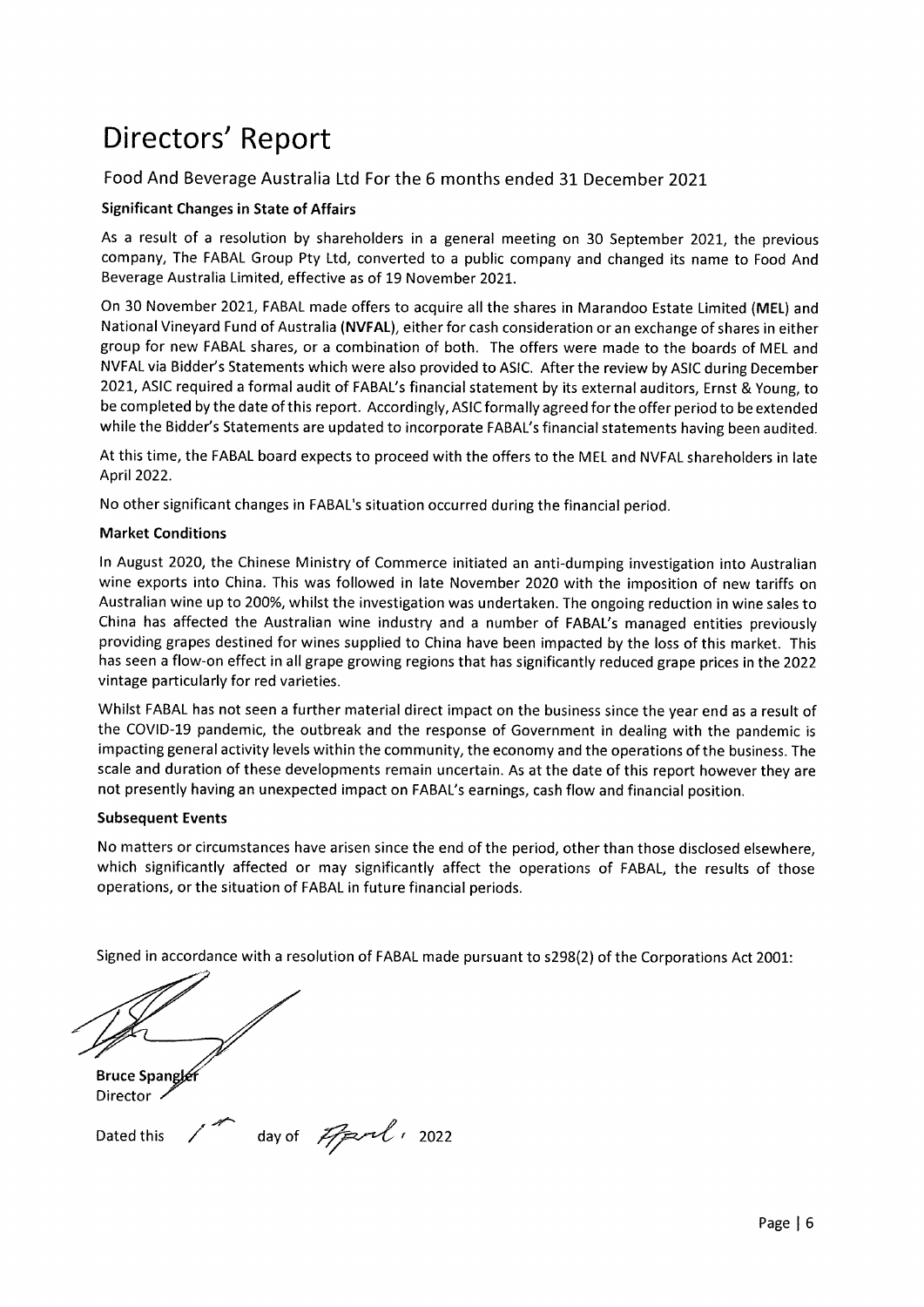# Interim Statement of Comprehensive Income

Food And Beverage Australia Limited for the 6 months ended 31 December 2021

|                                               |                | Half year ended  |                                             |  |
|-----------------------------------------------|----------------|------------------|---------------------------------------------|--|
|                                               | <b>Note</b>    | 31 December 2021 | <b>31 December 2020</b><br><b>Unaudited</b> |  |
| Revenue from contracts with customers         | $\overline{2}$ | 4,349,993        | 4,239,746                                   |  |
| Other income                                  | $\overline{2}$ | 1,010,046        | 847,200                                     |  |
| Share of Associate using the equity method    |                | (589, 287)       | (312, 170)                                  |  |
| Cost of sales                                 |                | (364, 119)       | (404, 056)                                  |  |
| Employee expenses                             |                | (2,728,427)      | (2,200,624)                                 |  |
| Operating expenses                            |                | (714, 627)       | (773, 671)                                  |  |
| Selling expenses                              |                | (26, 925)        | (28, 923)                                   |  |
| Administration costs                          |                | (730, 688)       | (519, 180)                                  |  |
| Depreciation                                  |                | (128, 427)       | (84, 985)                                   |  |
| Finance costs                                 |                | (59,533)         | (57, 298)                                   |  |
| <b>Profit before Income Tax</b>               |                | 18,006           | 706,039                                     |  |
| Income tax benefit                            |                | (4,502)          | (186, 682)                                  |  |
| <b>Profit for the Period</b>                  |                | 13,504           | 519,357                                     |  |
| <b>Net Profit Attributable to the Members</b> |                | 13,504           | 519,357                                     |  |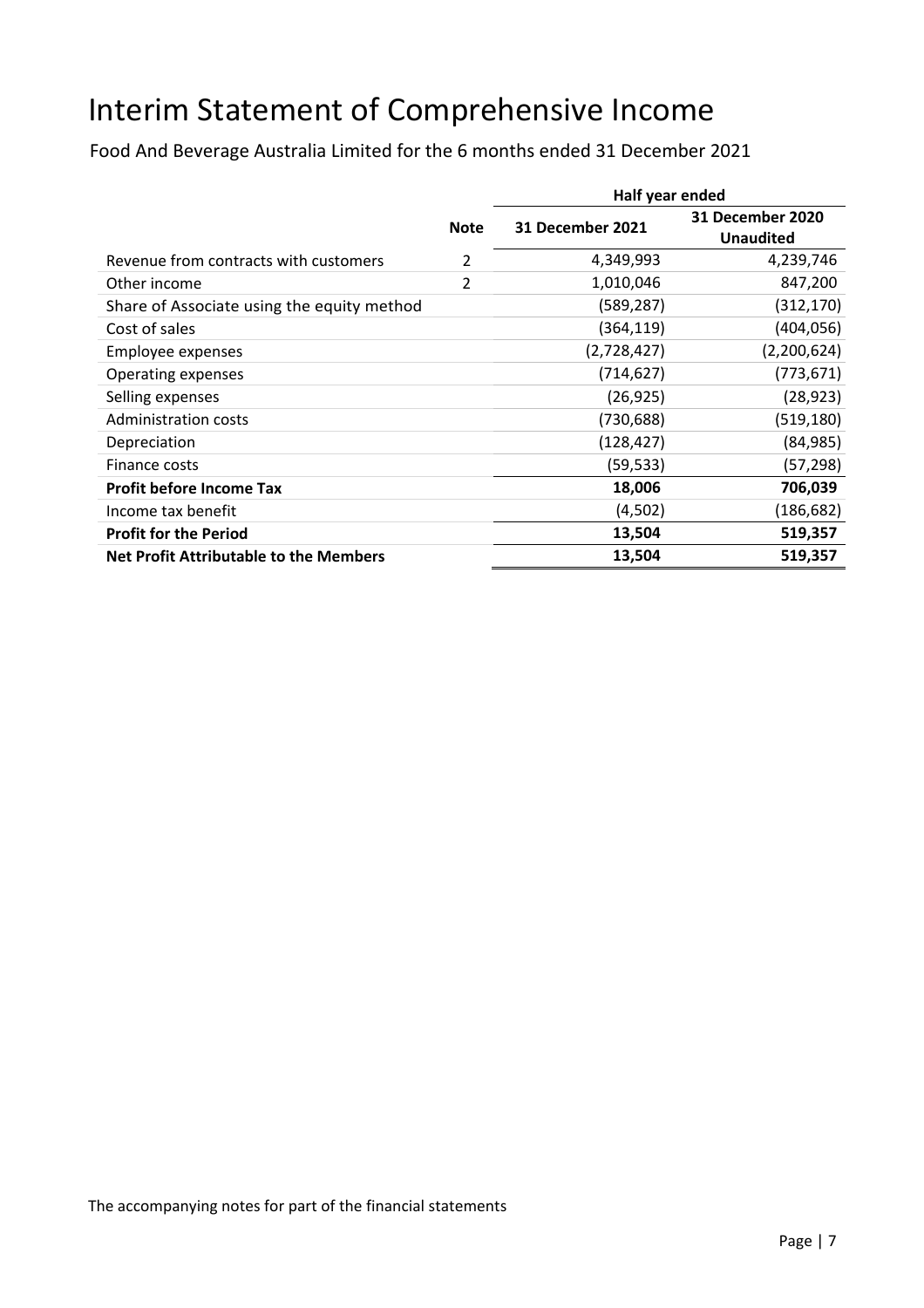# Interim Statement of Financial Position

Food And Beverage Australia Limited for the 6 months ended 31 December 2021

|                                      |             | As at                   |              |  |
|--------------------------------------|-------------|-------------------------|--------------|--|
|                                      | <b>Note</b> | <b>31 December 2021</b> | 30 June 2021 |  |
| <b>Current Assets</b>                |             |                         |              |  |
| Cash and cash equivalents            | 3           | 275,812                 | 164,149      |  |
| Trade and other receivables          | 4           | 1,906,176               | 1,542,749    |  |
| Inventory                            | 5           | 1,602,505               | 1,368,263    |  |
| Current tax assets                   |             | 22,348                  |              |  |
| Other current assets                 | 6           | 58,897                  | 77,581       |  |
| <b>Total Current Assets</b>          |             | 3,865,738               | 3,152,742    |  |
| <b>Non-Current Assets</b>            |             |                         |              |  |
| Property, plant and equipment        | 7           | 5,836,367               | 5,045,625    |  |
| <b>Financial assets</b>              | 8           | 3,054,607               | 2,793,523    |  |
| Investments using the equity method  | 9           | 19,997,729              | 20,737,236   |  |
| Deferred tax asset                   |             | 261,137                 | 261,137      |  |
| <b>Total Non-Current Assets</b>      |             | 29,149,840              | 28,837,521   |  |
| <b>Total Assets</b>                  |             | 33,015,578              | 31,990,263   |  |
| <b>Current Liabilities</b>           |             |                         |              |  |
| Trade and other payables             | 10          | 892,272                 | 1,115,275    |  |
| <b>Financial liabilities</b>         | 11          | 704,251                 | 408,001      |  |
| <b>Employee entitlements</b>         | 12          | 804,842                 | 660,780      |  |
| Provision for dividends              |             | 121,027                 |              |  |
| <b>Current tax liabilities</b>       |             |                         | 24,275       |  |
| <b>Total Current Liabilities</b>     |             | 2,522,392               | 2,208,331    |  |
| <b>Non-Current Liabilities</b>       |             |                         |              |  |
| <b>Financial liabilities</b>         | 11          | 4,552,236               | 3,463,775    |  |
| Deferred tax liabilities             |             | 4,147,039               | 4,188,314    |  |
| <b>Total Non-Current Liabilities</b> |             | 8,699,275               | 7,652,089    |  |
| <b>Total Liabilities</b>             |             | 11,221,667              | 9,860,420    |  |
| <b>Net Assets</b>                    |             | 21,793,911              | 22,129,843   |  |
| <b>Equity</b>                        |             |                         |              |  |
| Issued capital                       | 13          | 2,331,792               | 2,116,041    |  |
| Reserves                             |             | 12,229,699              | 12,366,886   |  |
| <b>Retained Earnings</b>             |             | 7,232,420               | 7,646,916    |  |
| <b>Total Equity</b>                  |             | 21,793,911              | 22,129,843   |  |

The accompanying notes for part of the financial statements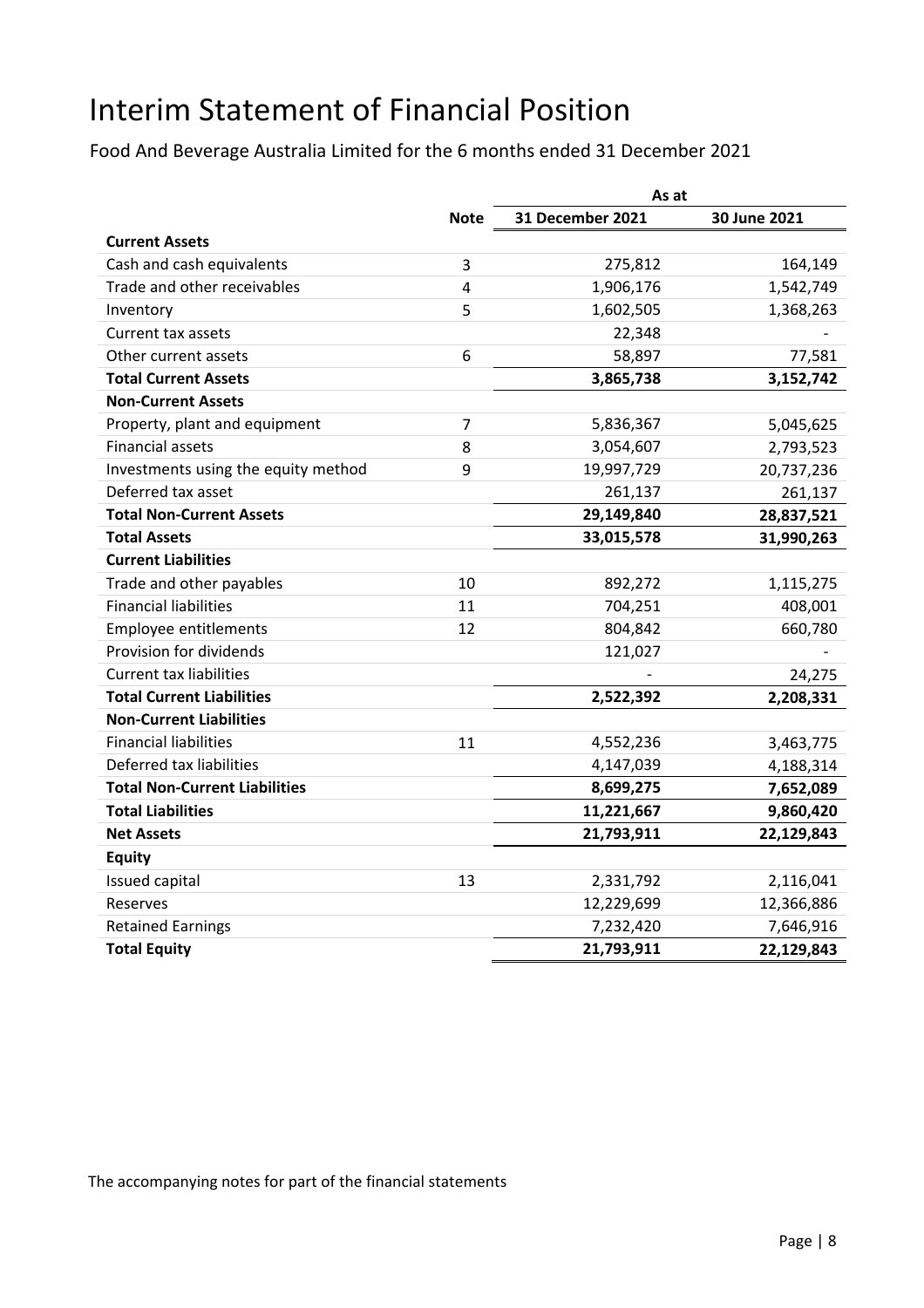# Interim Statement of Changes in Equity

Food And Beverage Australia Limited for the 6 months ended 31 December 2021

|                                | <b>Reserves</b>          |                          |                  |                 |                          |              |
|--------------------------------|--------------------------|--------------------------|------------------|-----------------|--------------------------|--------------|
|                                | <b>Equity</b>            | <b>Financial</b>         | Asset            | <b>Total</b>    | <b>Retained</b>          | <b>Total</b> |
|                                |                          | <b>Assets</b>            | <b>Valuation</b> | <b>Reserves</b> | <b>Earnings</b>          |              |
|                                |                          | <b>Reserve</b>           | <b>Reserve</b>   |                 |                          |              |
| Equity as at 1 July 2021       |                          | 2,116,041 11,450,153     | 916,733          | 12,366,886      | 7,646,916                | 22,129,843   |
| Profit attributable to members | $\overline{\phantom{0}}$ | $\overline{\phantom{a}}$ |                  |                 | 13,504                   | 13,504       |
| <b>Revaluation increment</b>   | -                        | (134,417)                | -                | (134, 417)      | $\overline{\phantom{a}}$ | (134, 417)   |
| Disposal of investment         |                          | (2,770)                  |                  | (2,770)         |                          | (2,770)      |
| Share issues                   | 28,805                   | $\overline{\phantom{a}}$ |                  |                 | -                        | 28,805       |
| Dividend reinvestment plan     | 186,946                  | $\overline{\phantom{a}}$ |                  | -               | $\overline{\phantom{a}}$ | 186,946      |
| Dividend paid                  |                          | $\overline{\phantom{a}}$ |                  |                 | (428,000)                | (428,000)    |
| Equity as at 31 December 2021  |                          | 2,331,792 11,312,966     | 916,733          | 12,229,699      | 7,232,420                | 21,793,911   |

|                                     |                          | <b>Reserves</b>                                     |                                             |                                 |                                    |              |
|-------------------------------------|--------------------------|-----------------------------------------------------|---------------------------------------------|---------------------------------|------------------------------------|--------------|
|                                     | <b>Equity</b>            | <b>Financial</b><br><b>Assets</b><br><b>Reserve</b> | Asset<br><b>Valuation</b><br><b>Reserve</b> | <b>Total</b><br><b>Reserves</b> | <b>Retained</b><br><b>Earnings</b> | <b>Total</b> |
| Equity as at 1 July 2020            |                          | 2,116,041 10,576,462                                |                                             | 781,206 11,357,668              | 6,648,293                          | 20,122,002   |
| Profit attributable to members      |                          |                                                     |                                             |                                 | 519,357                            | 519,357      |
| <b>Revaluation increment</b>        |                          | 22,885                                              | $\qquad \qquad \blacksquare$                | 22,885                          | -                                  | 22,885       |
| <b>Acquisition VRE McLaren Vale</b> |                          | (9,488)                                             | -                                           | (9,488)                         |                                    | (9, 488)     |
| Disposal of investment              | $\overline{\phantom{a}}$ | (140, 918)                                          | $\overline{\phantom{a}}$                    | (140, 918)                      | $\overline{\phantom{a}}$           | (140, 918)   |
| Dividend paid                       |                          | ٠                                                   |                                             |                                 | (78, 650)                          | (78, 650)    |
| Equity as at 31 December 2020       | 2,116,041                | 10,448,941                                          | 781,206                                     | 11,230,147                      | 7,089,000                          | 20,435,188   |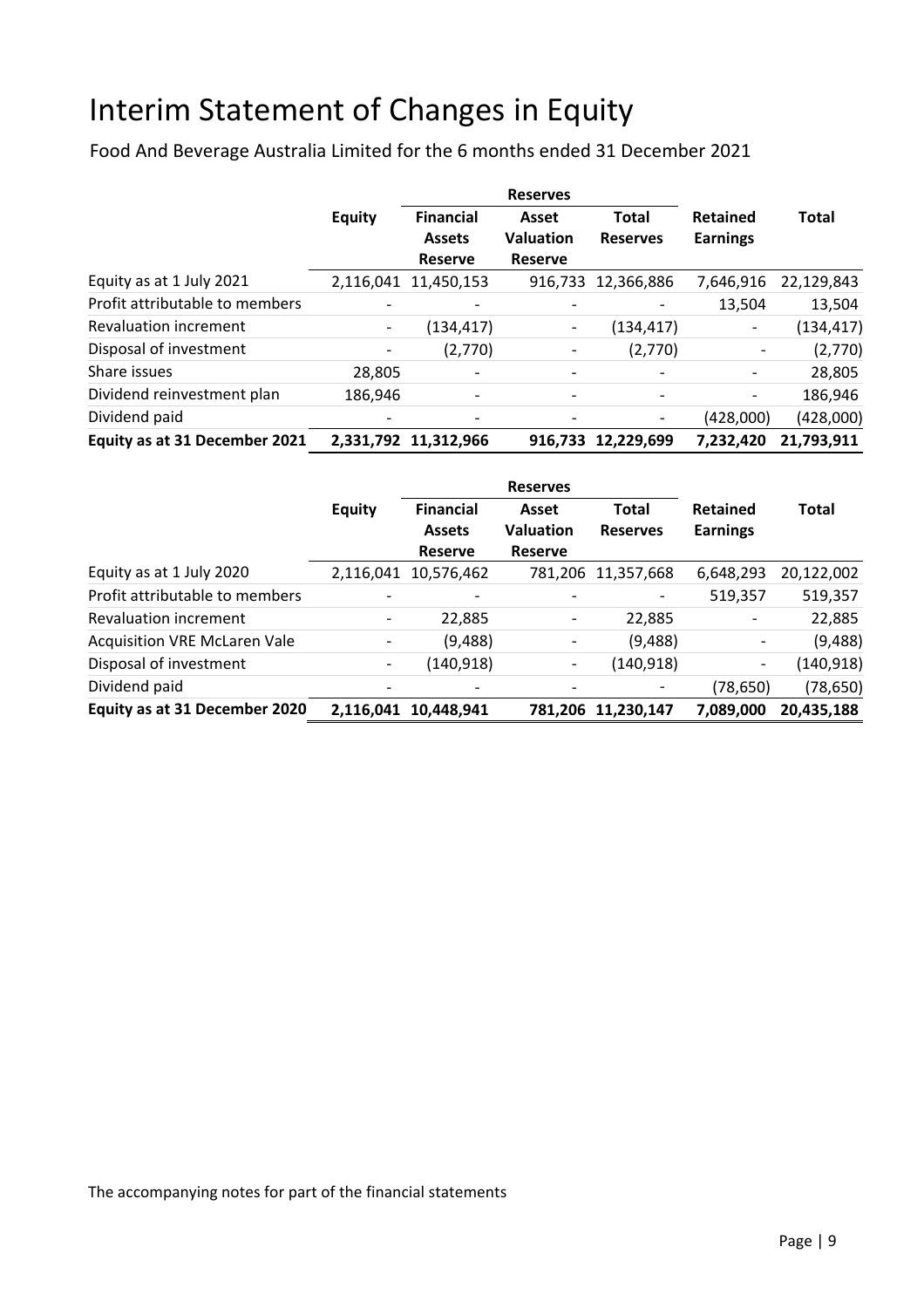## Interim Cash Flow Statement

Food And Beverage Australia Limited for the 6 months ended 31 December 2021

|                                                  |                | Half year ended  |                                      |  |
|--------------------------------------------------|----------------|------------------|--------------------------------------|--|
|                                                  | <b>Note</b>    | 31 December 2021 | 31 December 2020<br><b>Unaudited</b> |  |
| <b>Cash from Operating Activities</b>            |                |                  |                                      |  |
| Receipts from customers                          |                | 4,820,870        | 4,650,271                            |  |
| Payments to suppliers and employees              |                | (4,859,285)      | (3,733,288)                          |  |
| Dividends received                               | $\overline{2}$ | 164,700          | 35,186                               |  |
| Interest received                                | $\overline{2}$ | 7,650            | 8,021                                |  |
| Finance costs                                    |                | (59, 533)        | (57, 298)                            |  |
| Income tax refunded/(paid)                       |                | (46, 623)        | (29, 662)                            |  |
| <b>Net Cash Flows from Operating Activities</b>  |                | 27,779           | 873,230                              |  |
| <b>Cash from Investing Activities</b>            |                |                  |                                      |  |
| Proceeds from property, plant and equipment      |                |                  | 9,091                                |  |
| Payments for property, plant and equipment       |                | (33, 261)        | (56, 412)                            |  |
| Proceeds from investments                        |                | 16,475           | 390,000                              |  |
| Payments for investments                         |                | (306, 910)       | (662,514)                            |  |
| <b>Net Cash Flows from Investing Activities</b>  |                | (323, 696)       | (319, 835)                           |  |
| <b>Cash from Financing Activities</b>            |                |                  |                                      |  |
| Proceeds/(repayment) of borrowings               |                | 498,803          | (604, 028)                           |  |
| Proceeds from share issue                        |                | 215,751          |                                      |  |
| Dividends paid                                   |                | (306,974)        | (78, 650)                            |  |
| <b>Net Cash Flows from Financing Activities</b>  |                | 407,580          | (682, 678)                           |  |
| Net Cash Decrease in Cash and Cash Equivalents   |                | 111,663          | (129, 283)                           |  |
| Cash and cash equivalents at beginning of period |                | 164,149          | 455,575                              |  |
| Cash and cash equivalents at end of period       |                | 275,812          | 326,292                              |  |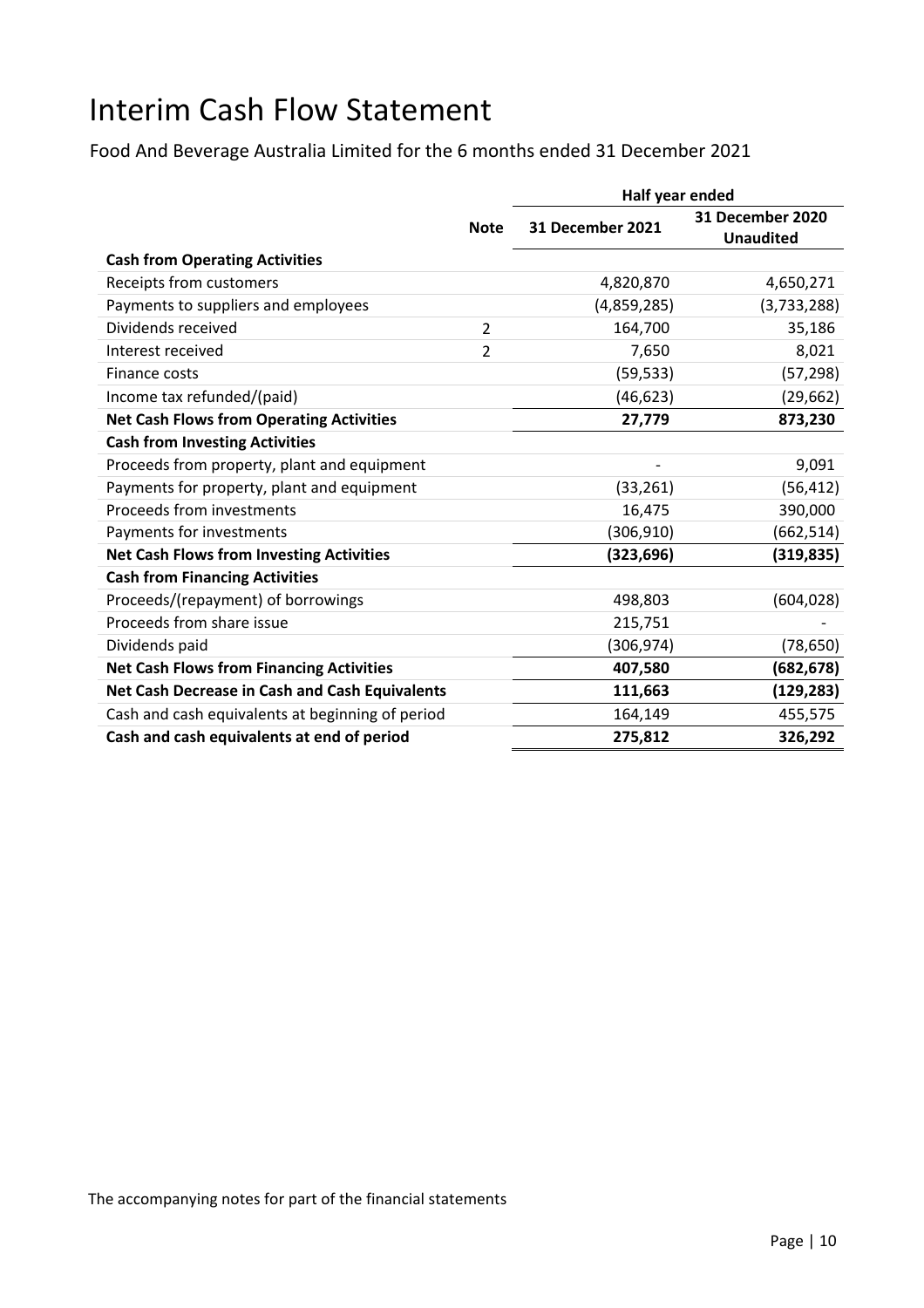Food And Beverage Australia Limited for the 6 months ended 31 December 2021

#### **1. Statement of Significant Accounting Policies**

#### **General Information**

The half‐year financial report is a general‐purpose financial report prepared in accordance with AASB 134 "Interim Financial Reporting". Compliance with AASB 134 ensures compliance with International Financial Reporting Standard IAS 34 "Interim Financial Reporting". The interim financial report does not include notes of type normally included in an annual financial report and should be read in conjunction with the most recent annual financial report.

#### **Basis of Preparation**

#### *Reporting Basis and Conventions*

The condensed financial statements have been prepared based on historical cost, except for the revaluation of certain non‐current assets. Cost is based on the fair values of the consideration given in exchange for assets. All amounts are presented in Australian dollars, unless otherwise stated.

The accounting policies and methods of computation adopted in the preparation of the interim financial report are consistent with those disclosed in the most recent annual financial report for the year ended 30 June 2021, except for the impact of the Standards and Interpretations described below. These accounting policies are consistent with Australian Accounting Standards and with International Financial Reporting Standards.

#### *New Accounting Standards and Interpretations*

Nil

#### *Changes in Accounting Policies*

No other changes in accounting policies have occurred in the six months ended 31 December 2021.

#### *Fair value measurements*

Financial assets measured at fair value on a recurring basis have been re-measured at 31 December 2021 using the same methodology and inputs as June 2021.

Vineyard assets revalued at 30 June 2021 have not been updated at 31 December 2021. Until the 2022 harvest occurs (prior to 30 June 2022), FABAL does not believe the fair value of vineyard assets is materially different to 30 June 2021.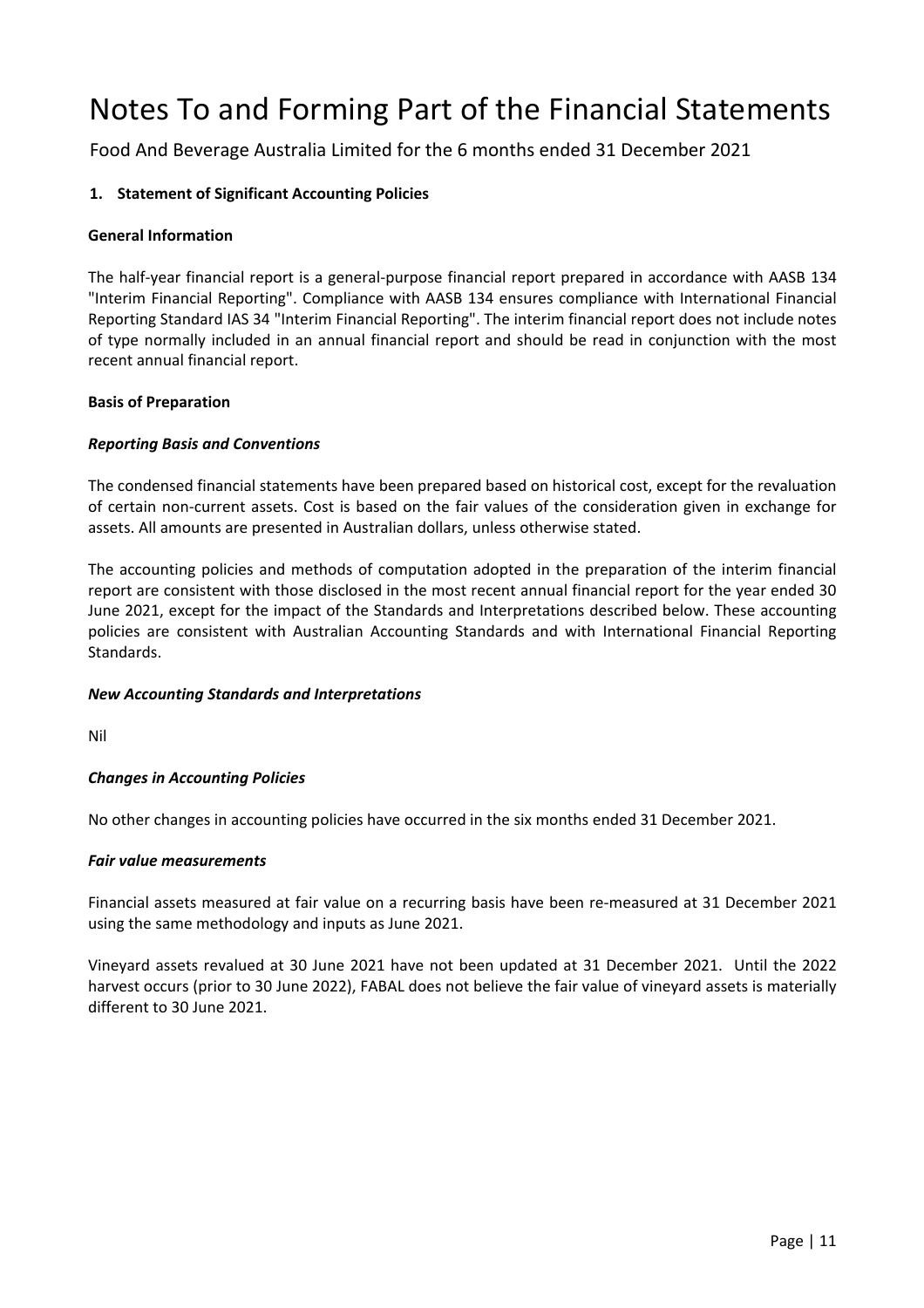Food And Beverage Australia Limited for the 6 months ended 31 December 2021

|     |                                                      | Half year ended         |                                      |  |
|-----|------------------------------------------------------|-------------------------|--------------------------------------|--|
|     |                                                      | <b>31 December 2021</b> | 31 December 2020<br><b>Unaudited</b> |  |
| 2.  | <b>Revenue and other income</b>                      |                         |                                      |  |
| (a) | Disaggregated revenue information                    |                         |                                      |  |
|     | Types of goods or service                            |                         |                                      |  |
|     | Sales of grapes, wine and other products             | 623,920                 | 691,478                              |  |
|     | Vineyard and other management services               | 3,726,073               | 3,548,268                            |  |
|     | Total revenue from contracts with customers          | 4,349,993               | 4,239,746                            |  |
|     | <b>Geographical markets</b>                          |                         |                                      |  |
|     | Sales of grapes, wine and other products             |                         |                                      |  |
|     | - grapes and other products - South Australia        | 77,116                  | 76,848                               |  |
|     | - wine - Australia                                   | 419,183                 | 343,628                              |  |
|     | - wine – overseas                                    | 127,621                 | 271,002                              |  |
|     | Vineyard and other management services               |                         |                                      |  |
|     | - South Australia, Victoria and Western Australia    | 3,726,073               | 3,548,268                            |  |
|     | Total revenue from contracts with customers          | 4,349,993               | 4,239,746                            |  |
|     |                                                      |                         |                                      |  |
|     | Timing of revenue recognition                        |                         |                                      |  |
|     | Goods and services transferred at a point in time    | 3,074,066               | 2,963,588                            |  |
|     | Good and services transferred over time              | 1,275,927               | 1,276,158                            |  |
|     | Total revenue from contracts with customers          | 4,349,993               | 4,239,746                            |  |
| (b) | Other income                                         |                         |                                      |  |
|     | Rental Revenue                                       | 110,569                 | 136,900                              |  |
|     | <b>Interest Received</b><br>$\overline{\phantom{a}}$ | 7,650                   | 8,021                                |  |
|     | <b>Dividends</b>                                     | 164,700                 | 35,186                               |  |
|     | Option trading                                       | 3,003                   |                                      |  |
|     | Export grants (EMDG)<br>$\overline{\phantom{a}}$     |                         | 21,411                               |  |
|     | COVID-19 grants                                      | 3,000                   | 122,000                              |  |
|     | Profit on disposal of property, plant &              |                         |                                      |  |
|     | equipment                                            |                         | 542                                  |  |
|     | Profit on disposal of investments                    | 3,392                   | 297,457                              |  |
|     | Goodwill written off<br>$\overline{\phantom{a}}$     |                         | (27, 613)                            |  |
|     | Legal recoveries from historical agribusiness        |                         |                                      |  |
|     | projects                                             | 705,319                 | 216,810                              |  |
|     | Sundry Income                                        | 12,413                  | 36,486                               |  |
|     |                                                      | 1,010,046               | 847,200                              |  |
|     |                                                      | 5,360,039               | 5,086,946                            |  |

All revenue and income is stated net of the amount of goods and services tax (GST).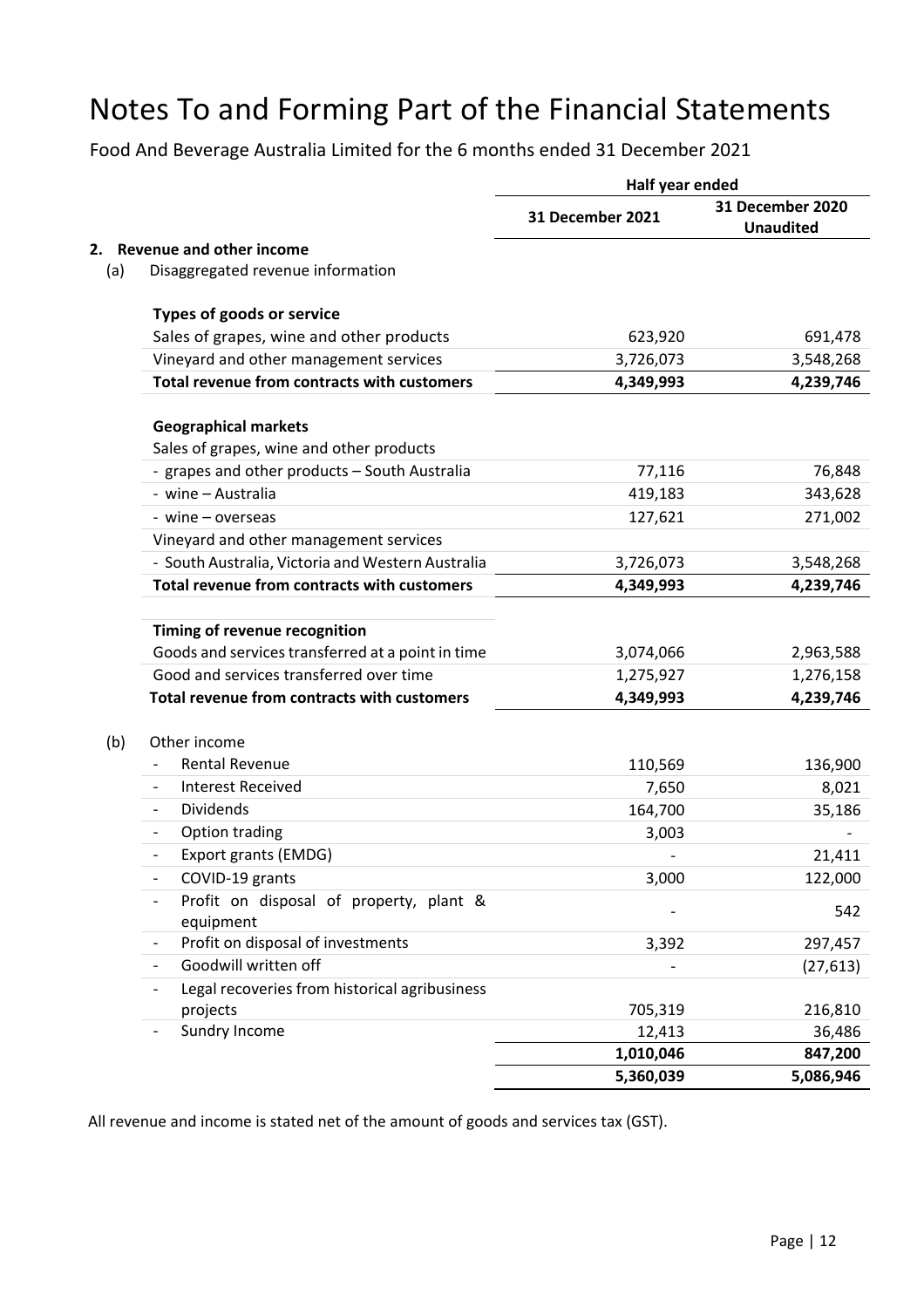Food And Beverage Australia Limited for the 6 months ended 31 December 2021

#### **Sale of grapes, wine and other products**

FABAL wholly owns two vineyards in premium Australian wine regions, McLaren Vale and Barossa Valley. FABAL produces grapes for sale to customers and makes bulk and bottled wine for sale. The performance obligations for each of these types of sales are based upon the transfer of control of either the wine or the grapes to the customer. The transaction price, comprised of both fixed and variable consideration, are applied to this performance obligation once it has been satisfied.

Revenue from contracts with customers is then recognised when control of the grapes / wine is transferred to the customer at an amount that reflects the fixed consideration to which FABAL expects to be entitled in exchange for those goods. Variable consideration may be included within grape sales dependent upon the quality of the grape supplied.

If the consideration in a contract includes a variable amount, FABAL estimates the amount of consideration to which it will be entitled in exchange for transferring the grapes to the customer. The variable consideration is estimated at contract inception and constrained until it is highly probable that any uncertainty is resolved. All grape revenue whether fixed or variable is booked as revenue in the year of harvest and all variable consideration is known and reported within the end of each financial year.

FABAL receives compensation for grape sales per the Wine Grapes Industry Act which states that three payments are to be made with the final payment to be made by 30 September in the same year as harvest. Sales of grapes in the period to the end of December 2021 represent an adjustment to grape sales in the year ending 30 June 2021.

#### **Vineyard management services**

FABAL provides vineyard management services to a range of vineyard owners with a number of components.

- Management fees include a performance obligation that is recognised over time with payment due on a monthly basis for the services provided; and
- services and recovery revenue for annual works programs are established annually with each customer and include various performance obligations recognised at a point in time when the good or service is delivered.

\$29,600 in performance incentives were received in the period to 31 December 2021.

#### **Other income**

All rental revenue is generating on a short‐term basis with no long‐term leases in place.

Government grants have been received by FABAL in relation to the JobKeeper program in support of the effect of COVID‐19 and are recognised as grants in other income.

Legal recoveries represent outstanding payments received from investors in historical agribusiness projects that were previously managed by FABAL and its subsidiaries. These payments, which had been written off in prior periods, if recovered through legal processes, are brought in as income in the current period.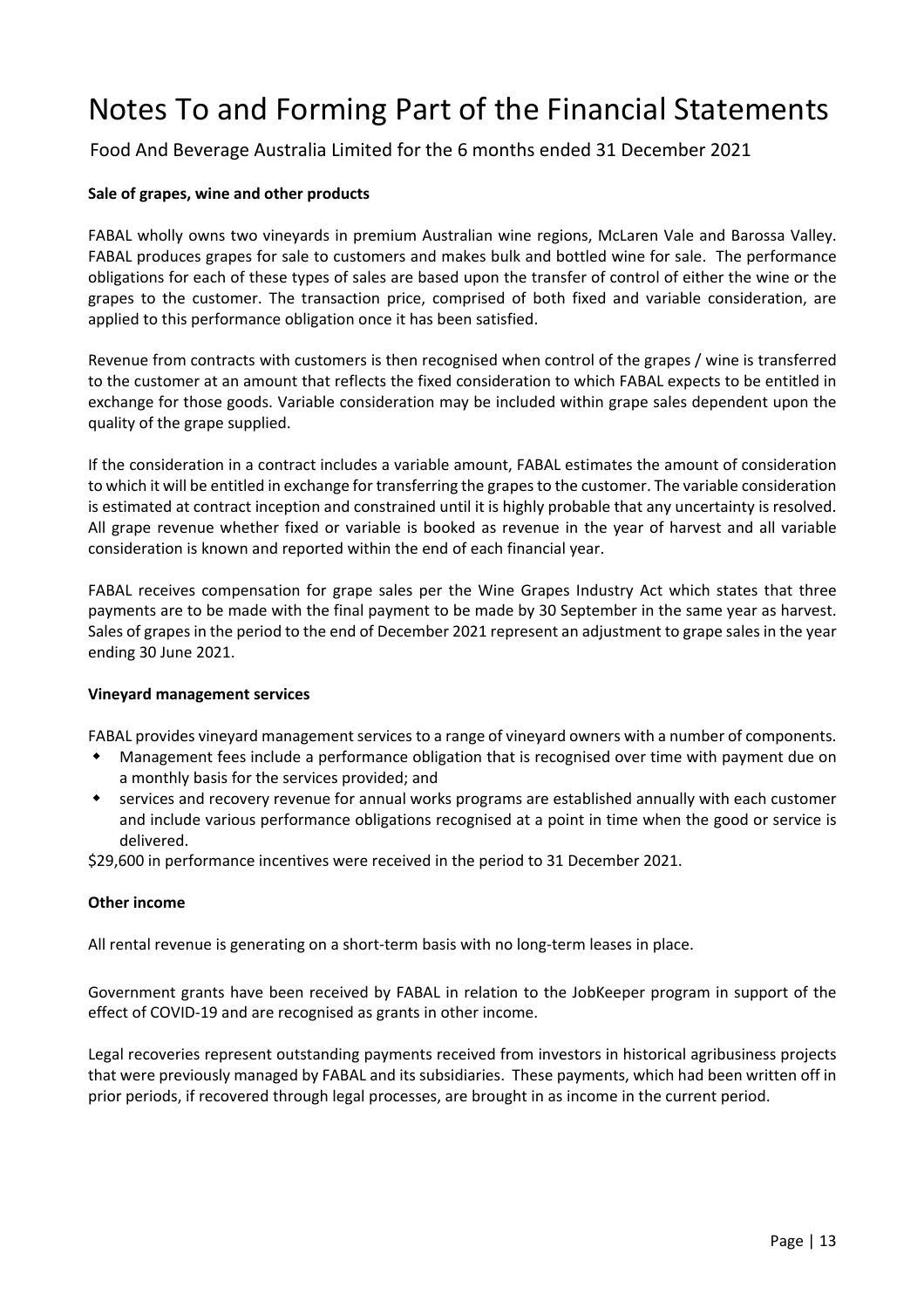Food And Beverage Australia Limited for the 6 months ended 31 December 2021

|    |                                   | As at                   |              |
|----|-----------------------------------|-------------------------|--------------|
|    |                                   | <b>31 December 2021</b> | 30 June 2021 |
|    | 3. Cash and Cash Equivalents      |                         |              |
|    | Cash at bank/(overdraft)          | 275,812                 | 164,149      |
|    | 4. Trade and Other Receivables    |                         |              |
|    | Current                           |                         |              |
|    | Trade receivables                 | 844,819                 | 1,001,388    |
|    | Receivables from related entities | 515,000                 | 485,000      |
|    | Other receivables                 | 546,357                 | 56,361       |
|    |                                   | 1,906,176               | 1,542,749    |
| 5. | Inventory                         |                         |              |
|    | <b>Biological assets</b>          | 166,312                 |              |
|    | Wine                              | 1,436,192               | 1,368,263    |
|    |                                   | 1,602,504               | 1,368,263    |

The direct costs of growing the crop for the 2022 vintage (harvested in the next period) are considered the fair value of grapes on the vine as at 31 December 2021. In the comparative period of June 2021, biological assets were expensed or converted to inventory following the completion of harvest and sale or processing of the grapes.

| 6. | <b>Other Current Assets</b>                                  |            |            |
|----|--------------------------------------------------------------|------------|------------|
|    | Prepayments                                                  | 58,897     | 77,581     |
| 7. | <b>Property, Plant and Equipment</b><br><b>Buildings</b>     |            |            |
|    | At valuation                                                 | 25,000     | 25,000     |
|    | Accumulated depreciation                                     | (315)      |            |
|    | <b>Total Buildings</b>                                       | 24,685     | 25,000     |
|    | Vineyards (land, water, bearer plants<br>and infrastructure) |            |            |
|    | At valuation                                                 | 4,085,379  | 4,065,000  |
|    | Accumulated depreciation                                     | (22, 976)  |            |
|    | <b>Total Vineyards</b>                                       | 4,062,403  | 4,065,000  |
|    | <b>Plant and equipment</b>                                   |            |            |
|    | At cost                                                      | 617,485    | 604,602    |
|    | Accumulated depreciation                                     | (317, 367) | (293, 128) |
|    | <b>Total Plant and equipment</b>                             | 300,117    | 311,474    |
|    | Right-of-use assets                                          |            |            |
|    | At cost                                                      | 1,679,637  | 793,729    |
|    | Accumulated depreciation                                     | (230,475)  | (149, 578) |
|    | <b>Total Right-of-use assets</b>                             | 1,449,162  | 644,151    |
|    | <b>Total Property, Plant and Equipment</b>                   | 5,836,367  | 5,045,625  |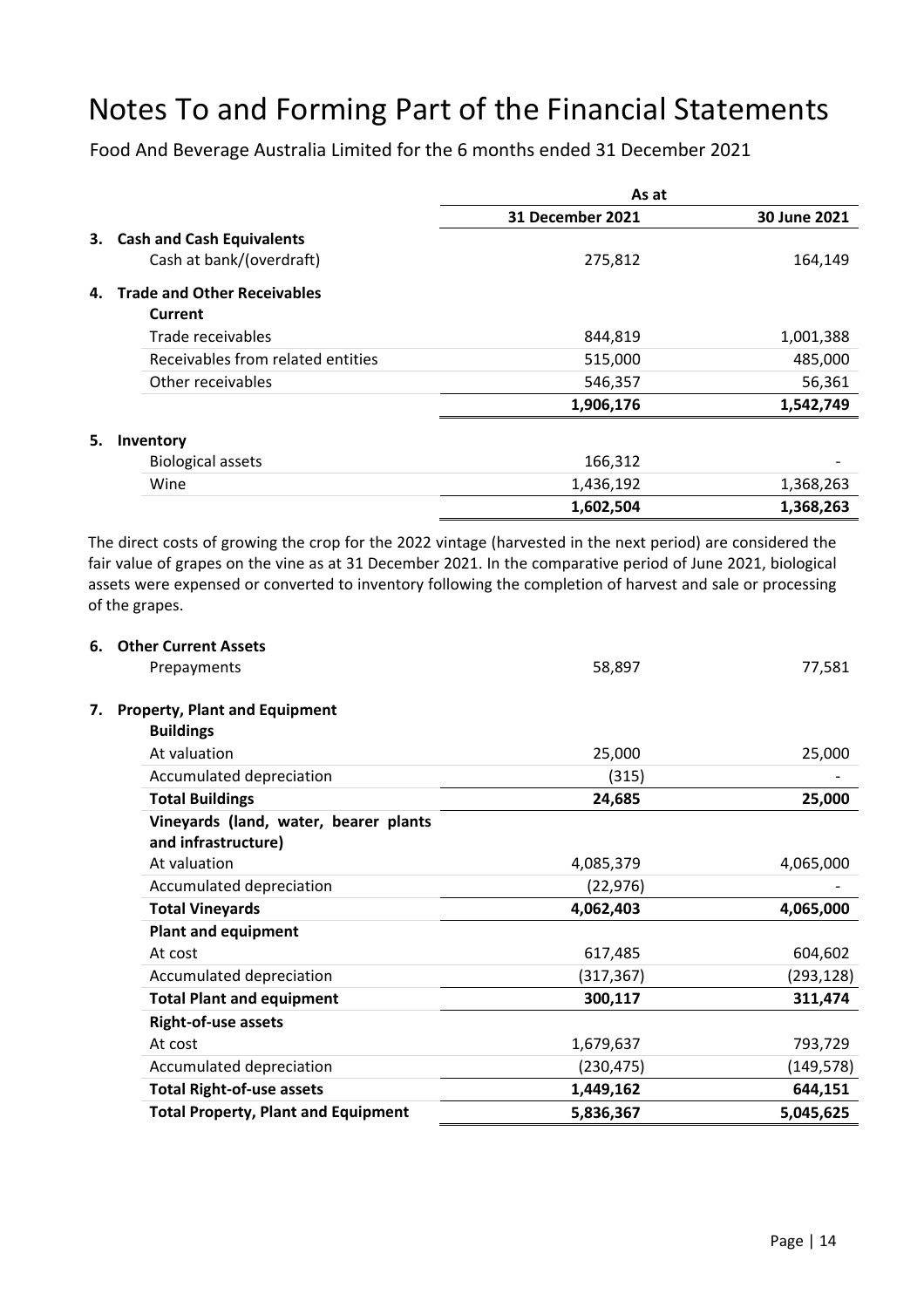Food And Beverage Australia Limited for the 6 months ended 31 December 2021

|    |                                                                                                                                                      | As at            |              |
|----|------------------------------------------------------------------------------------------------------------------------------------------------------|------------------|--------------|
|    |                                                                                                                                                      | 31 December 2021 | 30 June 2021 |
| 8. | <b>Financial Assets</b><br>Equity instruments at fair value through<br><b>Other Comprehensive Income</b><br>Shares in Barossa Infrastructure Limited | 1,530,000        | 1,530,000    |
|    | Shares in National Vineyard Fund of<br>Australia (No. 3) Limited                                                                                     | 483,553          | 504,165      |
|    | Shares in Kayinga Vineyard Limited                                                                                                                   | 156,774          | 160,624      |
|    | Shares in ASX listed companies                                                                                                                       | 648,954          | 392,475      |
|    | Shares in US listed companies                                                                                                                        | 60.326           | 31,259       |
|    | Preference shares in Project Wine                                                                                                                    | 175,000          | 175,000      |
|    |                                                                                                                                                      | 3,054,607        | 2,793,523    |

 Barossa Infrastructure Limited's (**BIL**) principal activity is the distribution of irrigation water in the Barossa Valley.

- National Vineyard Fund of Australia (No. 3) Limited's (**NVFA3L**) principal activity is the operation of a vineyard in the Barossa Valley under the management of FABAL.
- Kayinga Vineyard Limited's (**KVL**) principal activity is the operation of a vineyard in Langhorne Creek under the management of FABAL.
- Project Wine Pty Ltd's (**Project Wine**) principal activity is the processing of wine grapes and the sale of wine. Project Wine is the contracted wine maker for FABAL, located in Langhorne Creek.
- $\bullet$

#### **9. Investments Accounted for Using the Equity Method**

Investments accounted for using the equity method consist of:

- 43% (2020: 43%) ownership interest in NVFAL which owns vineyards across six Australian wine regions operating under FABAL's management;
- 32% (2020: 32%) ownership interest in MEL which owns vineyards the Langhorne Creek region operating under FABAL's management;
- 50% (2020: 50%) ownership interest in Chocolate Ventures Australia Pty Ltd (**CVA**) which owns and operates the Barossa Valley Chocolate Company business in the Barossa Valley region;
- 50% (2020: 50%) ownership interest in Natural Olive Oil Australia Pty Ltd (**NOOSA**) which owns and operates the Vasse Virgin @ Seppeltsfield business in the Barossa Valley region; and
- 50% (2020: 50%) ownership interest in Marathon Water Pty Ltd (**Marathon Water**) which owns and operates a water pipeline from Wellington to the Langhorne Creek region.

|                                         | 892,272    | 1,115,275  |
|-----------------------------------------|------------|------------|
| Other payables and accruals             | 690,581    | 655,890    |
| Trade creditors                         | 201,691    | 459,385    |
| 10. Trade and Other Payables<br>Current |            |            |
| Non-Current                             | 19,997,729 | 20,737,236 |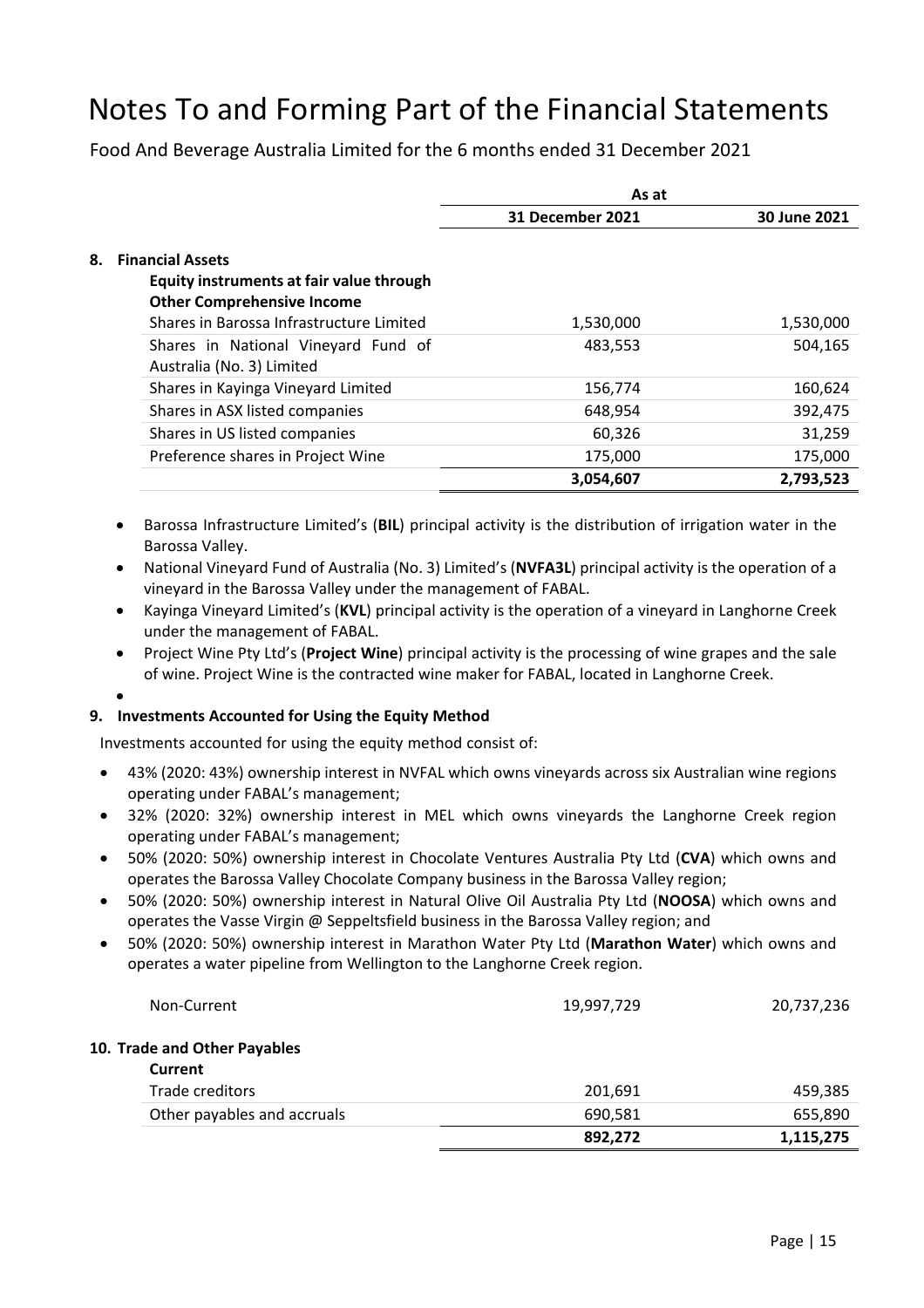Food And Beverage Australia Limited for the 6 months ended 31 December 2021

|                           | As at                   |              |
|---------------------------|-------------------------|--------------|
|                           | <b>31 December 2021</b> | 30 June 2021 |
| 11. Financial Liabilities |                         |              |
| Current                   |                         |              |
| Finance lease liability   | 383,402                 | 196,615      |
| Bank loan                 | 320,849                 | 211,386      |
|                           | 704,251                 | 408,001      |
| <b>Non-Current</b>        |                         |              |
| Finance lease liability   | 1,042,236               | 442,775      |
| Bank loan                 | 3,510,000               | 3,021,000    |
|                           | 4,552,236               | 3,463,775    |
|                           | 5,256,487               | 3,871,776    |

Security provided for the economic entity's banking facilities is via first registered mortgage over properties owned by FABAL, a fixed and floating charge over FABAL's assets, water rights and grape contracts.

#### **12. Employee Entitlements**

|                                        | <b>Employee Entitlements</b> |
|----------------------------------------|------------------------------|
| Opening balance as at 30 June 2021     | 660,780                      |
| <b>Additional provisions</b>           | 308,731                      |
| Utilised during the half year          | (164, 669)                   |
| Closing balance as at 31 December 2021 | 804.842                      |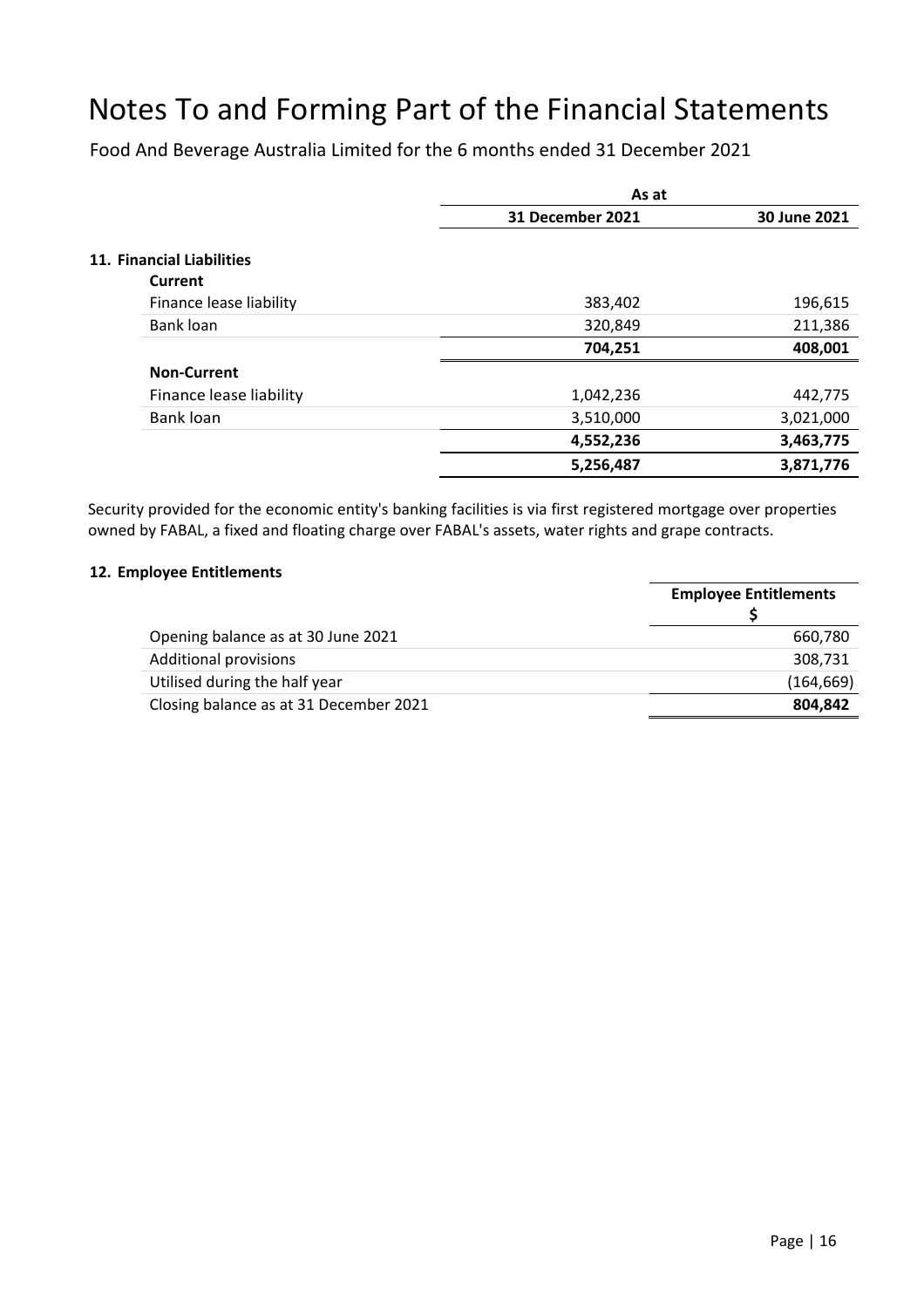Food And Beverage Australia Limited for the 6 months ended 31 December 2021

|                                     | As at                        |                                      |
|-------------------------------------|------------------------------|--------------------------------------|
|                                     | <b>31 December 2021</b>      | 30 June 2021                         |
| 13. Issued Capital                  |                              |                                      |
| Share capital on issue              | 2,331,792                    | 2,116,041                            |
|                                     | As at                        |                                      |
|                                     |                              |                                      |
|                                     | <b>Shares</b>                | \$                                   |
| <b>Fully paid ordinary shares</b>   |                              |                                      |
| At the beginning of the period      | 1,000,000                    | 1,783,000                            |
| Preference shares converted         | 100,000                      | 333,000                              |
| Shares issued in the period         | 110,000                      | 215,751                              |
| At the end of the period            | 1,210,000                    | 2,331,792                            |
| <b>Fully paid preference shares</b> |                              |                                      |
| At the beginning of the period      | 100,000                      | 333,041                              |
| Shares converted in the period      | (100,000)                    | (333,041)                            |
| At the end of the period            |                              |                                      |
|                                     |                              | 2,331,792                            |
|                                     | Total share capital on issue | <b>31 December 2021</b><br>1,210,000 |

On 4 October 2021 all 100,000 convertible preference shares on issue were converted to 100,000 ordinary shares in FABAL each at \$3.33 per ordinary share.

Ordinary shares participate in dividends and the proceeds on the winding up of FABAL in proportion to the number of shares held. At shareholders meetings, each ordinary share is entitled to one vote when a poll is called, otherwise each shareholder has one vote on a show of hands.

#### **Capital Management**

Management controls the capital of FABAL to maintain a good debt to equity ratio, provide the shareholders with adequate returns and to ensure FABAL can fund its operations and continue as a going concern.

FABAL's debt and equity includes ordinary share capital and financial liabilities, supported by financial assets.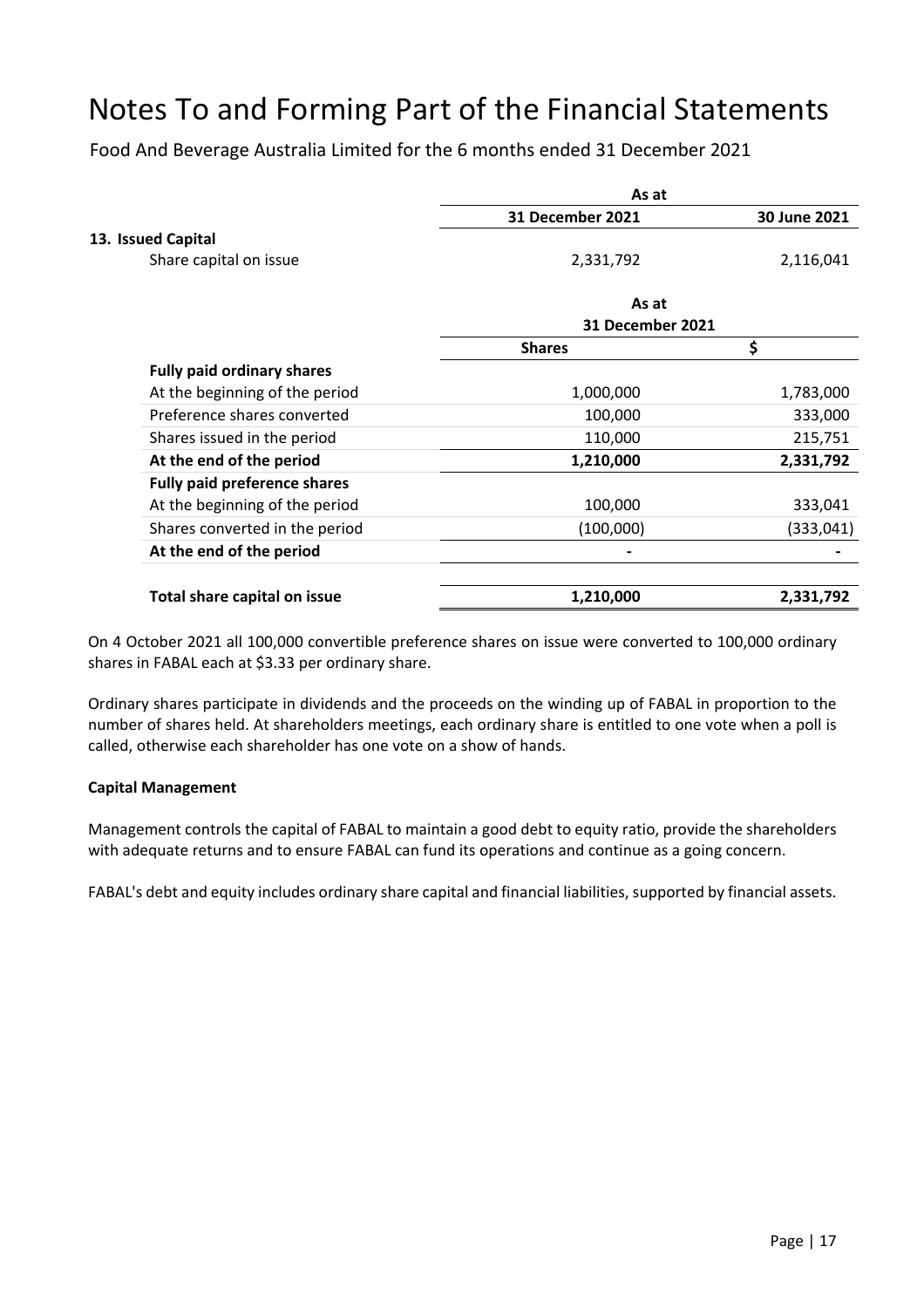Food And Beverage Australia Limited for the 6 months ended 31 December 2021

#### **14. Related Party Transactions**

Transactions between related parties are on normal commercial terms and conditions no more favourable than those available to other parties unless otherwise stated.

| <b>Related party transactions</b>          | <b>Debtors</b> | <b>Creditors</b> | <b>Sales</b> | <b>Purchases</b> |
|--------------------------------------------|----------------|------------------|--------------|------------------|
| <b>Armalite Finance</b>                    |                |                  |              | 60,000           |
| Barossa Rise                               | 5,297          |                  | 28,894       |                  |
| <b>BBV Equipment Co</b>                    | 3,123          | 34,700           | 12,195       | 121,399          |
| <b>Bruce Spangler</b>                      |                |                  |              | 11,850           |
| <b>Burge Barossa</b>                       |                | 2,695            |              | 39,966           |
| Chocolate Ventures Australia               | 89,014         | 767              | 75,268       | 44,345           |
| <b>Chris Day Nominees</b>                  | 680            |                  | 618          | 225,430          |
| Christopher Dundon                         |                |                  |              | 600              |
| D & T McLean Family Trust                  |                |                  |              | 8,700            |
| <b>Fairvue Investments</b>                 |                |                  |              | 9,000            |
| Fine Acres Australia                       | 11,201         | 230              | 18,664       | 2,070            |
| Georgiadis Lawyers                         |                |                  |              | 86,527           |
| <b>Gerard Amal Wahab</b>                   |                |                  |              | 17,284           |
| <b>Global Digital Data Standards</b>       |                |                  |              | 1,830            |
| <b>Gomersal Wines</b>                      |                |                  | 2,700        | 873              |
| K2 Ag Services                             |                |                  |              | 16,650           |
| Kayinga Vineyard                           | 975            | 20,870           | 245,068      | 3,001            |
| Marandoo Estate                            | 84,633         | 7,009            | 462,802      | 31,867           |
| National Vineyard Fund of Australia (No 3) | 20,200         | 578              | 162,611      | 108,181          |
| National Vineyard Fund of Australia        | 160,123        | 18,976           | 1,024,909    | 117,209          |
| Natural Olive Oil Skincare Australia       | 354            |                  | 14,974       | 17,483           |
| Project Wine                               | 9,618          | 511              | 8,743        | 135,464          |
| The Day Settlement                         |                |                  |              | 6,000            |
|                                            | 385,217        | 86,335           | 2,057,447    | 1,066,927        |

#### **15. Subsequent Events**

No matters or circumstances have arisen since the end of the period, other than those disclosed elsewhere, which significantly affected or may significantly affect the operations of FABAL, the results of those operations or the state of affairs of FABAL in future financial periods.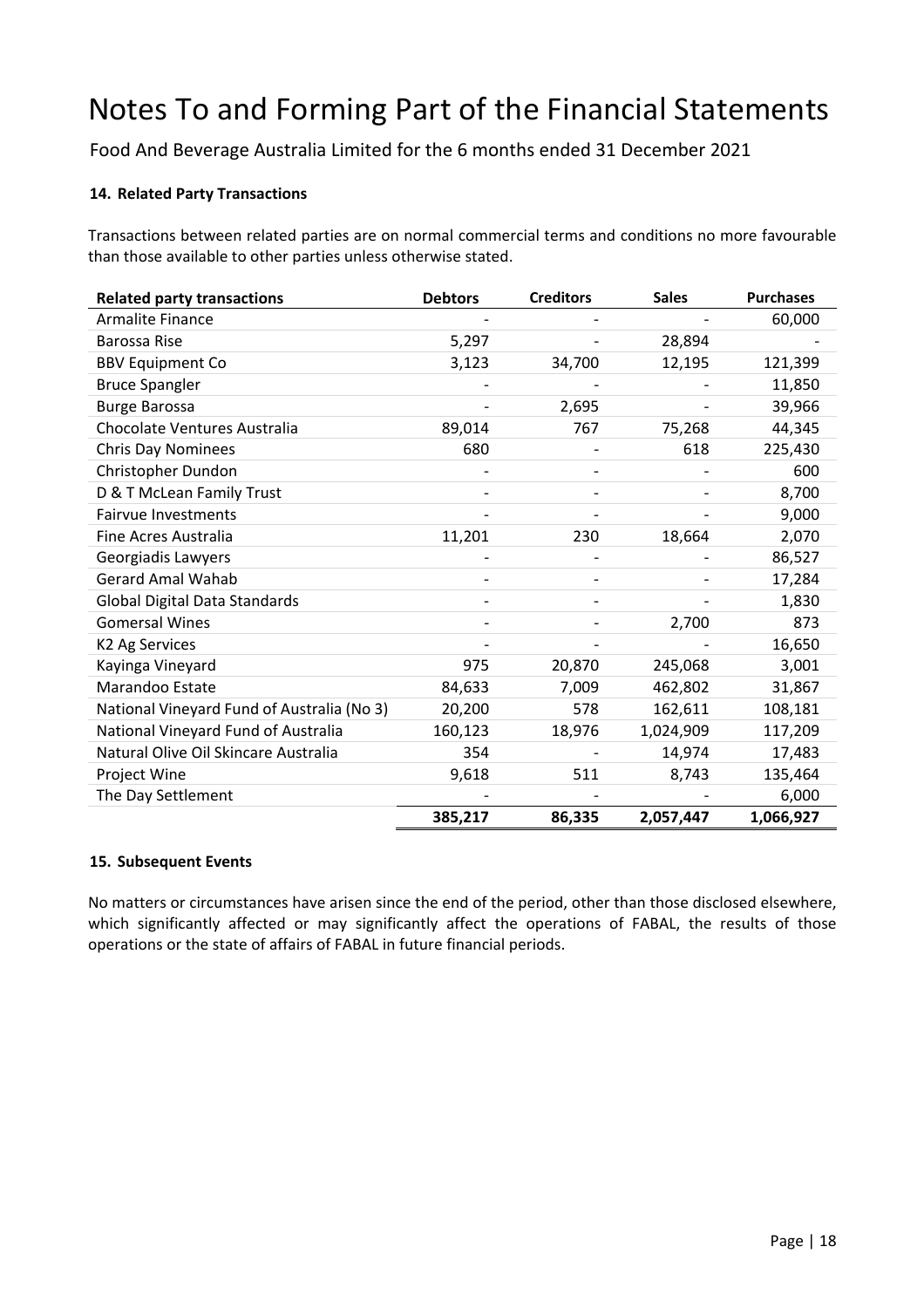## **Directors Declaration**

Food And Beverage Australia Limited for the 6 months ended 31 December 2021

In accordance with a resolution of directors of Food And Beverage Australia Limited, I state that in the opinion of directors:

- a. The financial statements and notes of Food And Beverage Australia Limited for the period ended 31 December 2021:
	- present fairly the view of the entity's financial position as at 31 December 2021 and of its i. performance for the period on that date; and
	- ii. comply with Accounting Standards AASB 134 Interim Financial Reporting and other mandatory professional reporting requirements.
- b. There are reasonable grounds to believe that Food And Beverage Australia Limited will be able to pay its debts as and when they become due and payable.

On behalf of the directors

Bruce Spangler Director

Dated /  $d\overline{f}$  day of  $\overline{\mathscr{A}}$   $\overline{\mathscr{A}}$  2022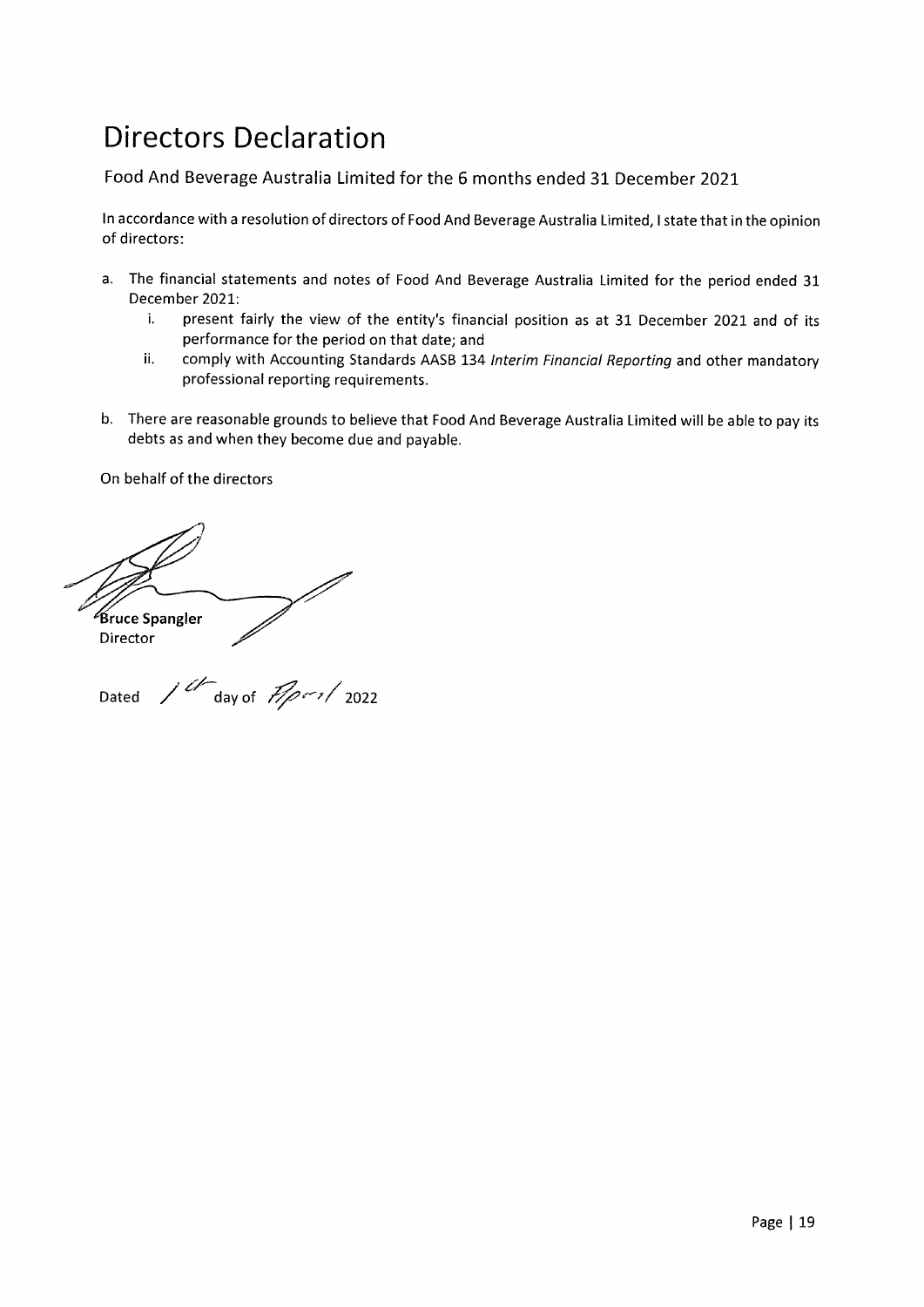

Ernst & Young 121 King William Street Adelaide SA 5000 Australia GPO Box 1271 Adelaide SA 5001

 Tel: +61 8 8417 1600 Fax: +61 8 8417 1775 ey.com/au

#### **Independent auditor's report to the members of Food And Beverage Australia Limited**

#### **Opinion**

We have audited the interim financial report of Food And Beverage Australia Limited (the Company) and its subsidiaries (collectively the Group), which comprises the interim consolidated statement of financial position as at 31 December 2021, the interim consolidated statement of comprehensive income, interim consolidated statement of changes in equity and interim consolidated statement of cash flows for the half-year ended on that date, notes comprising a summary of significant accounting policies and other explanatory information, and the directors' declaration.

In our opinion, the accompanying financial report presents fairly, in all material respects, the consolidated financial position of the Group as at 31 December 2021 and its consolidated financial performance and its consolidated cash flows for the half-year then ended in accordance with the financial reporting requirements of Accounting Standard AASB 134 *Interim Financial Reporting*.

#### **Basis for opinion**

We conducted our audit in accordance with Australian Auditing Standards. Our responsibilities under those standards are further described in the *Auditor's responsibilities for the audit of the half-year financial report* section of our report. We are independent of the Group in accordance with the ethical requirements of the Accounting Professional and Ethical Standards Board's APES 110 *Code of Ethics for Professional Accountants (including Independence Standards)* (the Code) that are relevant to our audit of the half-year financial report in Australia. We have also fulfilled our other ethical responsibilities in accordance with the Code.

We believe that the audit evidence we have obtained is sufficient and appropriate to provide a basis for our opinion.

#### **Emphasis of matter – restriction on distribution**

The interim financial report is prepared to assist the Company meet financial reporting requirements of its shareholders. As a result the interim financial report may not be suitable for another purpose. Our report is intended solely for the Company and its shareholders (collectively the Recipients) and should not be distributed to other parties other than the Recipients. A party other than the Recipients does so at their own risk and Ernst & Young expressly disclaims all liability to any part other than the Recipients for any costs, loss, damage, injury or other consequence which may arise directly or indirectly from their use of, or reliance on the report. Our opinion is not modified in respect of this matter.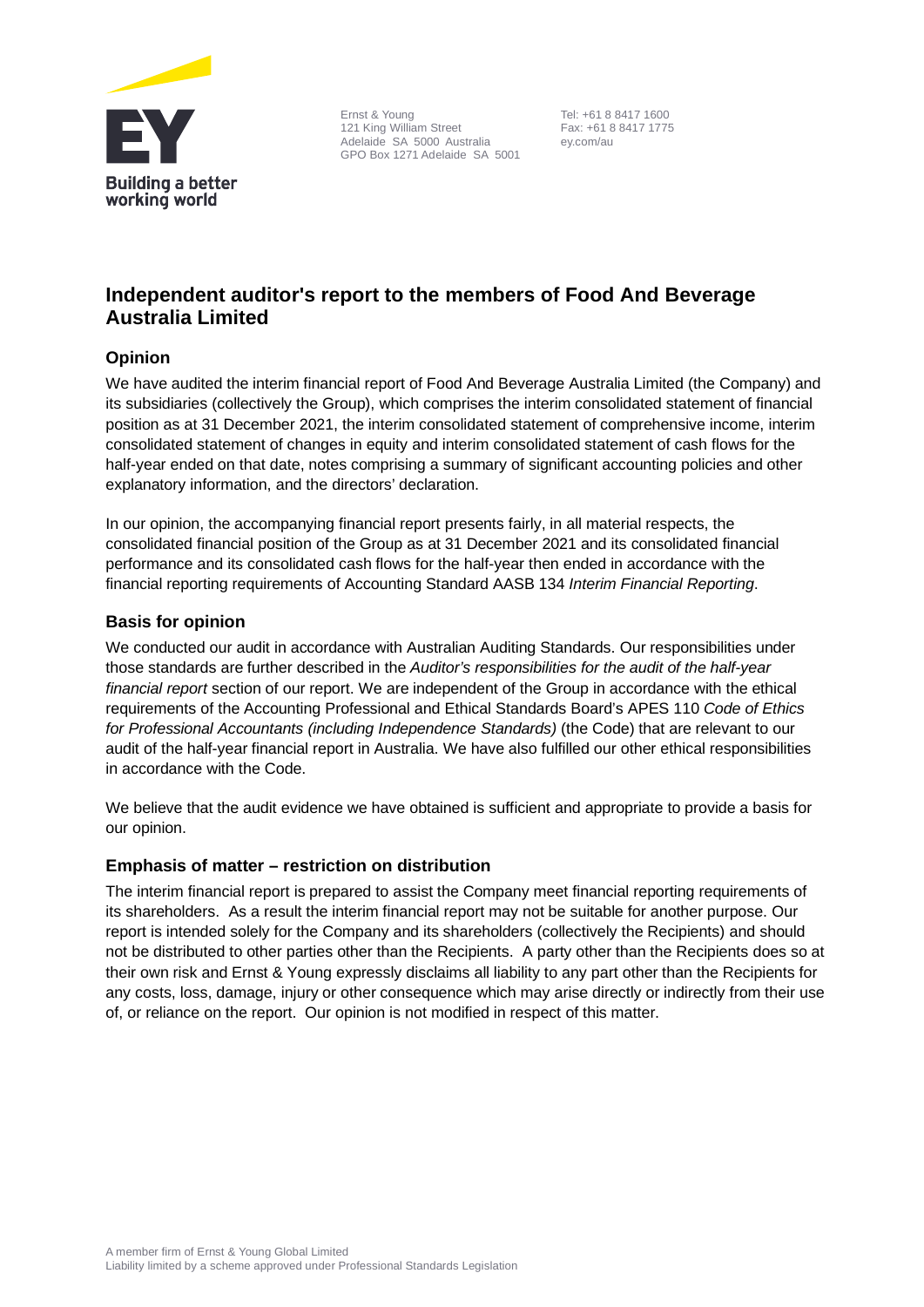

#### **Other information**

The directors are responsible for the other information. The other information comprises the information included in the annual report, but does not include the financial report and our auditor's report thereon.

Our opinion on the financial report does not cover the other information and accordingly we do not express any form of assurance conclusion thereon.

In connection with our audit of the financial report, our responsibility is to read the other information and, in doing so, consider whether the other information is materially inconsistent with the financial report or our knowledge obtained in the audit or otherwise appears to be materially misstated.

If, based on the work we have performed, we conclude that there is a material misstatement of this other information, we are required to report that fact. We have nothing to report in this regard.

#### **Responsibilities of the directors for the interim financial report**

The directors of the Company are responsible for the preparation and fair presentation of the interim financial report in accordance with Australian Accounting Standard AASB 134 Interim Financial Reporting and for such internal control as the directors determine is necessary to enable the preparation and fair presentation of the interim financial report that is free from material misstatement, whether due to fraud or error.

In preparing the interim financial report, the directors are responsible for assessing the Group's ability to continue as a going concern, disclosing, as applicable, matters relating to going concern and using the going concern basis of accounting unless the directors either intend to liquidate the Group or to cease operations, or have no realistic alternative but to do so.

#### **Auditor's responsibilities for the audit of the interim financial report**

Our objectives are to obtain reasonable assurance about whether the half-year financial report as a whole is free from material misstatement, whether due to fraud or error, and to issue an auditor's report that includes our opinion. Reasonable assurance is a high level of assurance, but is not a guarantee that an audit conducted in accordance with the Australian Auditing Standards will always detect a material misstatement when it exists. Misstatements can arise from fraud or error and are considered material if, individually or in the aggregate, they could reasonably be expected to influence the economic decisions of users taken on the basis of this half-year financial report.

As part of an audit in accordance with the Australian Auditing Standards, we exercise professional judgment and maintain professional scepticism throughout the audit. We also:

Identify and assess the risks of material misstatement of the half-year financial report, whether due to fraud or error, design and perform audit procedures responsive to those risks, and obtain audit evidence that is sufficient and appropriate to provide a basis for our opinion. The risk of not detecting a material misstatement resulting from fraud is higher than for one resulting from error, as fraud may involve collusion, forgery, intentional omissions, misrepresentations, or the override of internal control.